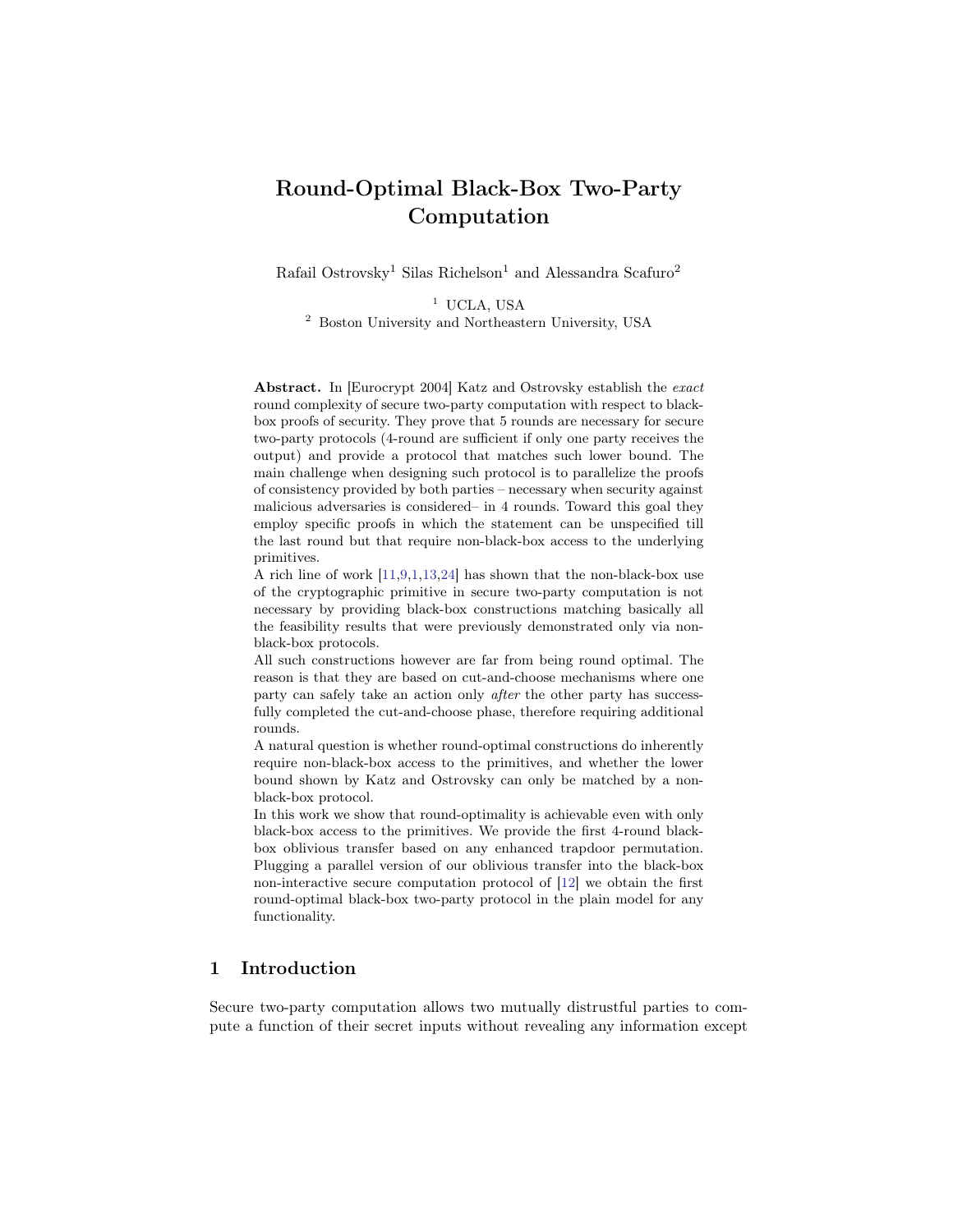what can be gathered from the output. It is known that achieving secure twoparty computation information theoretically is impossible, and thus computation assumptions are required. In this work we are interested in construction for twoparty computation based on general hardness assumptions in the plain model. Protocols based on general assumptions are flexible in that they allow the protocol to be implemented based on a variety concrete assumptions; even possibly ones which where not considered when the protocol was designed. Constructions based on general assumptions may use the cryptographic primitive based on the assumption in two ways: black-box usage, if the construction refers only to the input/output behavior of the underlying primitive; non-black-box usage, if the construction uses the code computing the functionality of the primitive. The advantage of black-box constructions is that their complexity is independent of the complexity of the implementation of the underlying primitive and are typically considered the first step towards practical constructions.

Secure two-party computation under general assumptions. Yao [\[29\]](#page-19-2) provided an elegant construction which securely realizes any two-party functionality, and which uses the underlying cryptographic primitives as black-box. This construction however guarantees security only against semi-honest adversaries, i.e., adversaries that honestly follow the protocol. [\[5\]](#page-18-4) show that semi-honest security is sufficient, as any protocol tolerating semi-honest adversaries can be compiled into one secure against malicious adversaries  $(i.e.,$  adversaries who can arbitrarily deviate from the protocol), by forcing the parties to prove, after each step, that they behaved honestly. Roughly, in this compiler, each party commits to his input at the very beginning and use a coin-flipping protocol to define the randomness that will be used in the semi-honest protocol. Then, for each protocol message, they add a zero-knowledge "proof of consistency" proving that the message was correctly computed according to the input committed and the randomness generated in the coin-flipping.

Unfortunately, this compiler is highly inefficient as the proofs of consistency require Karp reductions involving the circuits of the cryptographic primitives used. The exact complexity of these reductions grows more than linearly in the circuit complexity of the cryptographic primitive.<sup>[3](#page-1-0)</sup> Researchers naturally began to wonder whether security against malicious adversaries could be achieved without relying on non-black-box use of cryptographic primitives.

Black-box secure two-party computation. Ishai et al.  $[11,9]$  $[11,9]$  show that malicious security can be achieved without using expensive zero-knowledge proofs involving the code of the cryptographic primitives. Their work is based on the following observation: we can check that a party is honestly computing the protocol messages, by challenging the party to reveal the input and the randomness used

<span id="page-1-0"></span> $3$  We note that a different approach altogether was taken by Kilian in [\[16\]](#page-19-3), which does not require the use of cryptographic assumptions at all. However, his compiler works in the OT-hybrid model, thus we still need a protocol that implements the oblivious transfer functionality against malicious adversaries.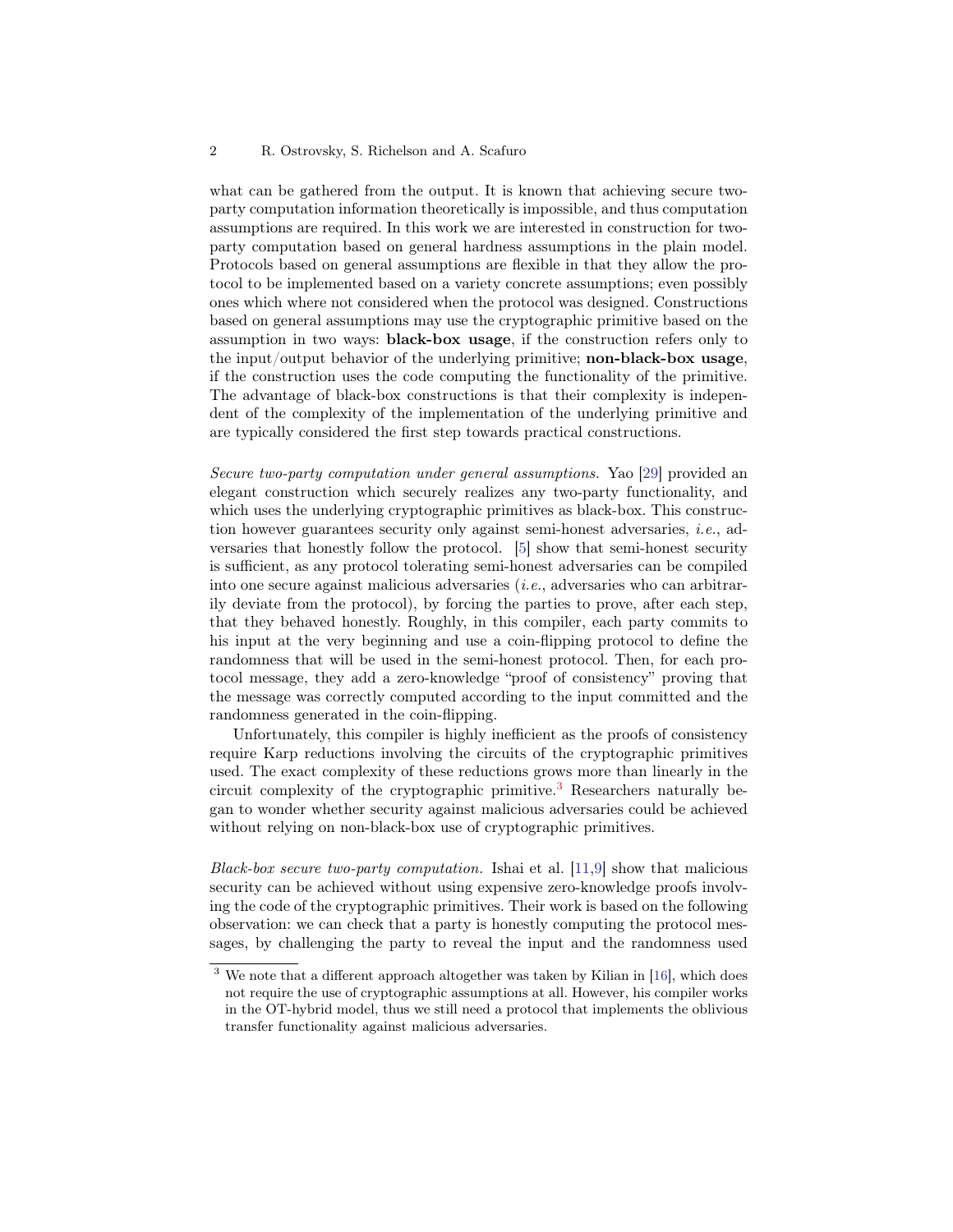in the computation. While this will certainly prove consistency<sup>[4](#page-2-0)</sup>, it is not zeroknowledge, as it leaks parties' entire inputs. Thus, the next idea is to have the parties engage in several parallel executions of the semi-honest protocol, where they run with random inputs. When a party is challenged on a random subset of protocol executions, she can safely reveal the randomness/inputs used in those executions which are independent of her actual inputs. If the party provides all convincing answers, then the challenger is guaranteed that the majority of the remaining executions are honestly computed as well. This step is repeated again in the opposite direction. Eventually after both parties have passed the tests, they run an additional step to "connect" the random inputs with their actual inputs and combine them across the remaining executions.

Following [\[11,](#page-18-0)[9\]](#page-18-1) subsequent work have shown black-box construction for adaptively secure two-party protocols [\[1\]](#page-18-2), and constant-round black-box two-party protocols [\[13](#page-19-0)[,24\]](#page-19-1).

Round-optimal secure two-party computation. In [\[15\]](#page-19-4) Katz and Ostrovsky establish the exact round complexity of secure two-party computation from general assumptions. They show that 5 rounds are necessary and sufficient to compute any two-party functionality where both parties obtain the output, and 4 rounds are sufficient if only one party receives the output. To prove the upper bound they give a protocol that uses non-black-box proofs of consistency to enforce semi-honest behavior. The main technical difficulty they face is getting these proofs to complete in only 4 rounds − not an easy task as zero-knowledge in the standard model requires at least 4 rounds. Nevertheless, they manage to parallelize the proof and the computation into just 4 rounds using special properties of certain constructions of witness-indistinguishable (WI) proofs of knowledge. Namely, they crucially use the fact that in the WI proof of [\[19\]](#page-19-5), the statement can be specified in the last round. Unfortunately, however, the statements to be proved concern values committed or computed in the protocol, and require the use of the circuits of the cryptographic primitives used in the protocol.

Previous results [\[11,](#page-18-0)[1](#page-18-2)[,24\]](#page-19-1) have shown that essentially any feasibility result for two-party computation demonstrated using non-black-box techniques can also be obtained via black-box constructions. A natural question however, which so far has not been answered, is whether this is true for round optimal non-black-box constructions. This question is the focus of the current work. Namely,

Can we construct a round-optimal fully black-box protocol for two-party computation based on general assumptions?

Black-box round-optimal two-party computation? When it comes to round optimality, the current state of the art suggests a negative answer. All known black-box protocols for secure computation achieve malicious security using a

<span id="page-2-0"></span><sup>4</sup> For sake of better clarity we are oversimplifying here. In [\[11\]](#page-18-0) they introduce the definition of defensible adversaries and show how to use it in the cut-and-choose. We refer the reader to [\[11\]](#page-18-0) for more details.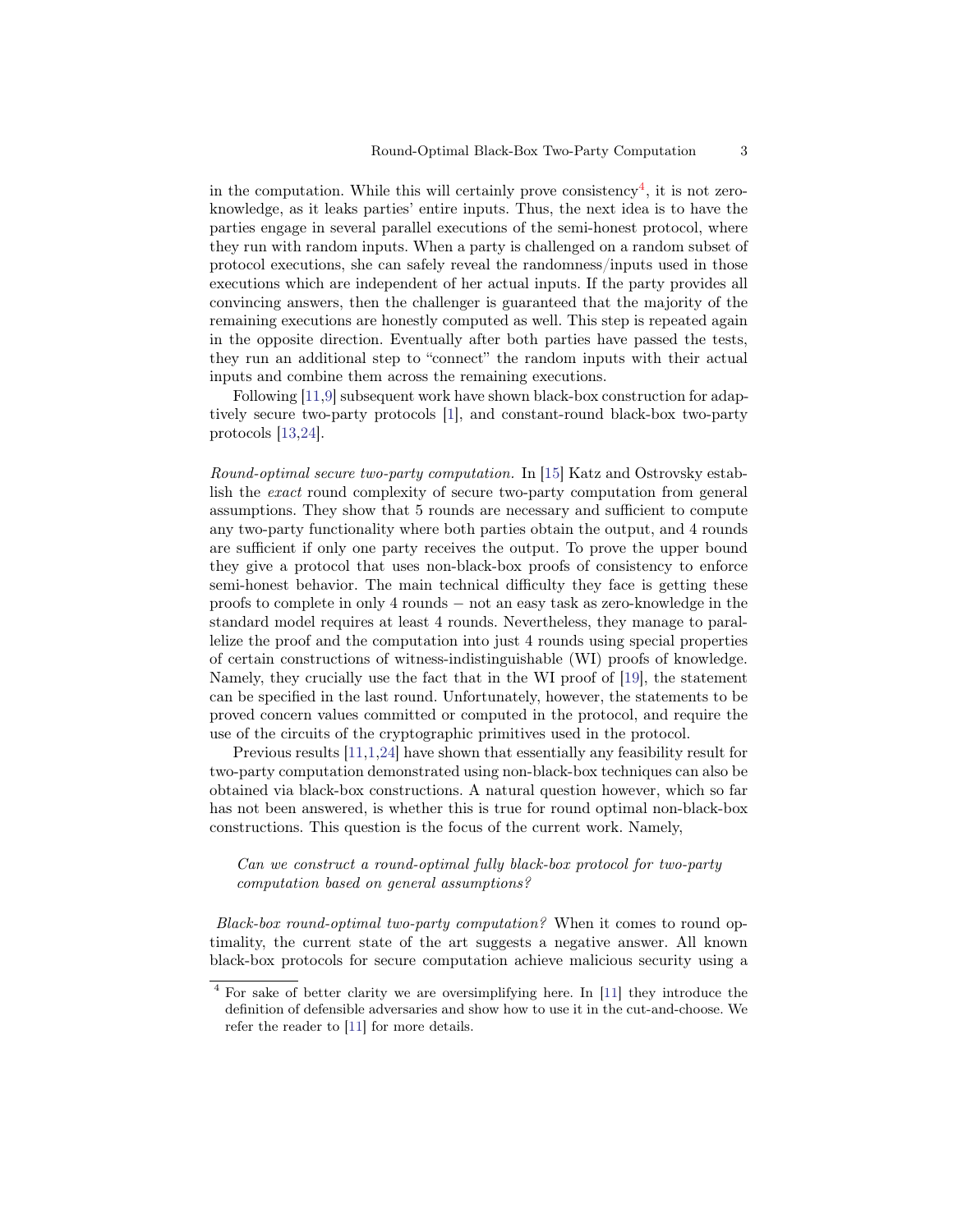cut-and-choose mechanism that introduces additional rounds. The need for additional rounds seems inherent because in such mechanisms a party will take an action only after the other party has successfully completed the cut-and-choose phase. Additional rounds are used to combine and connect the random inputs used in the unopened sessions of the cut-and-choose with the real inputs.

An alternative to the traditional cut-and-choose approach for black-box construction was shown by Ishai et al. in [\[12\]](#page-18-3), where they provide a black-box protocol for non-interactive secure two-party computation (NISC) based on the "MPC-in-the-head" paradigm of [\[13\]](#page-19-0). This approach however, following [\[14,](#page-19-6)[16\]](#page-19-3), works in the OT-hybrid model, and thus can only hope to achieve round optimality in the plain model if there exists a 4-round black-box oblivious transfer protocol in the plain model with parallel security.

One might hope that perhaps we can build a 4-round black-box oblivious transfer in the plain model starting from the 2-round OT protocol of Peikert et al.  $[25]$  – whose security is in the CRS model – by running a two-party coin flipping protocol to generate the CRS. We note that this approach seems doomed to fail because, as proved in [\[15\]](#page-19-4), secure coin-flipping requires at least 5 rounds, regardless of the use of the underlying cryptographic primitives.

Our Contribution. In this paper we answer the above question positively by constructing a 4-round black-box oblivious transfer protocol based on the existence of (enhanced) trapdoor permutations. Our construction is easily extended to achieve parallel secure oblivious transfer which, using the compiler of [\[12\]](#page-18-3), gives a round-optimal black-box protocol for two-party computation in the plain model.

#### <span id="page-3-0"></span>1.1 Our Techniques

As mentioned above, it suffices to build a 4-round black-box oblivious transfer protocol based on general assumptions. We start with a high-level overview of the main ideas behind the construction.

Our starting point is the following basic 3-round protocol for OT based on black-box use of enhanced trapdoor permutations (TDP).

- 1. S chooses trapdoor permutation  $(f, f^{-1}) \leftarrow$  Gen $(1^{\kappa})$  and sends f to R.
- 2. R chooses  $x \stackrel{\text{R}}{\leftarrow} \{0,1\}^{\kappa}$ , and sends  $(z_0, z_1)$  to S where  $z_b = f(x)$  and where  $z_{1-b} \stackrel{\text{R}}{\leftarrow} \{0,1\}^{\kappa}$  is random.
- 3. S returns  $(w_0, w_1)$  where  $w_a = s_a \oplus \text{hc}(f^{-1}(z_a)), a \in \{0, 1\}$

where  $\text{hc}(\cdot)$  is a hardcore bit of f. If both parties follow the protocol then S can't learn anything about R's input bit b as both  $z_0$  and  $z_1$  are just random  $\kappa$ -bit strings. Similarly, the security of the TDP  $f$  ensures that R cannot distinguish  $w_{1-b}$  from random as long as  $z_{1-b}$  was truly chosen randomly. Unfortunately, there are two serious problems with this protocol. First, there is nothing to stop a malicious R from sending  $(z_0, z_1)$  such that he knows the pre-images of both values under f, thus allowing him to learn both  $s_0$  and  $s_1$ . Indeed, the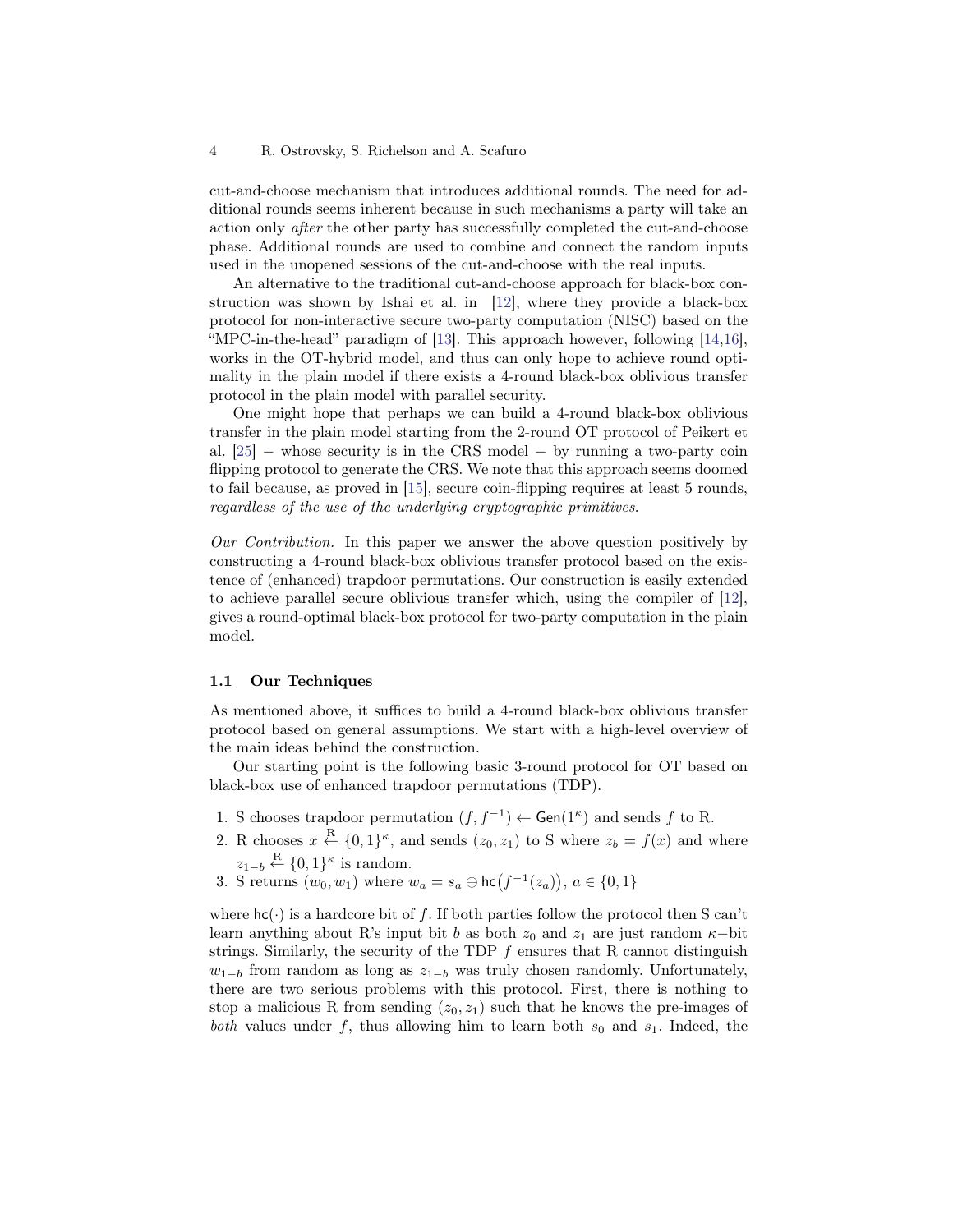above protocol only offers security against a semi-honest receiver. Second, while the above protocol leaks no information to S about R's input bit, it is not simulateably secure. Input indistinguishably is often sufficient if a protocol is to be executed once in isolation, however we aim to use our OT as a building block for general 2PC, as such, stronger security is required.

Katz and Ostrovsky [\[15\]](#page-19-4) solve the first problem by having the parties engage in a secure coin-flipping protocol to produce a random  $r \in \{0,1\}^{\kappa}$  and forcing R to prove that either  $z_0 = r$  or  $z_1 = r$  using a witness-indistinguishable proof of knowledge. This denies R the freedom to generate both  $z_0$  and  $z_1$ . Such WI proofs, however, require using the underlying commitment scheme, used for the coin-flipping, in a non-black-box way. Our solution to this problem can be seen as implementing the coin-flipping idea of [\[15\]](#page-19-4) while making only black-box use of the commitment scheme. For this we use an adaptation of the black-box commit-and-prove protocol of Kilian [\[17\]](#page-19-8).

We solve the second problem by having S commit the inputs already in the second round and prove that such committed inputs are the ones used for the OT. Doing this naïvely would require making non-black-box use of cryptographic primitives, so, in typical cut-and-choose style, we instead have S commit to shares of the inputs, and play the protocol many times in parallel where R opens mostly the shares corresponding to his input bit (to enable reconstruction of  $s<sub>b</sub>$ ) but enough shares of  $s_{1-b}$  to be convinced that S is playing fairly. This introduces several subtleties, that we discuss in the next paragraph.

We construct our OT protocol in two steps. First, we construct a 4-round OT protocol,  $\Pi_{\text{OT}}^R$ , that is simulatable only against a malicious receiver. Then, we use  $\mathbb{H}_{\mathrm{OT}}^{\mathrm{R}}$  as a building block to build the final OT protocol that is simulatable for both parties. In the next two paragraphs we describe the ideas outlined above in greater details.

A 4-round black-box OT Secure Against Malicious Receivers. We want to implement the coin-flipping that we mentioned above, without requiring R to give non-black-box proofs about the committed values. We do it by recasting the above problem in terms of equivocal and binding commitments, and having the output of the coin-flipping to be the pair of strings  $(z_0, z_1)$  (instead of a random r such that either  $z_0 = r$  or  $z_1 = r$ ). We provide a mechanism that allows R to compute one binding commitment and one equivocal commitment. In the coin-flipping, R first sends such commitments to S, then after seeing S's random strings, she opens both commitments. The crucial point is that R can control the output of one of the strings by equivocating one the commitments, while the other string will be truly random. With this tool we can directly obtain a black-box OT protocol that is simulatable for the receiver as follows.

- 1. R, on secret input b, chooses random strings  $r_0, r_1$ . Then sends commitments  $C_0, C_1$  such that commitment  $C_b$  is equivocal. R proves that one of the commitments is binding.
- 2. S chooses trapdoor permutation  $(f, f^{-1}) \leftarrow$  Gen $(1^{\kappa})$  and sends f to R. Additionally S sends a random string r to R.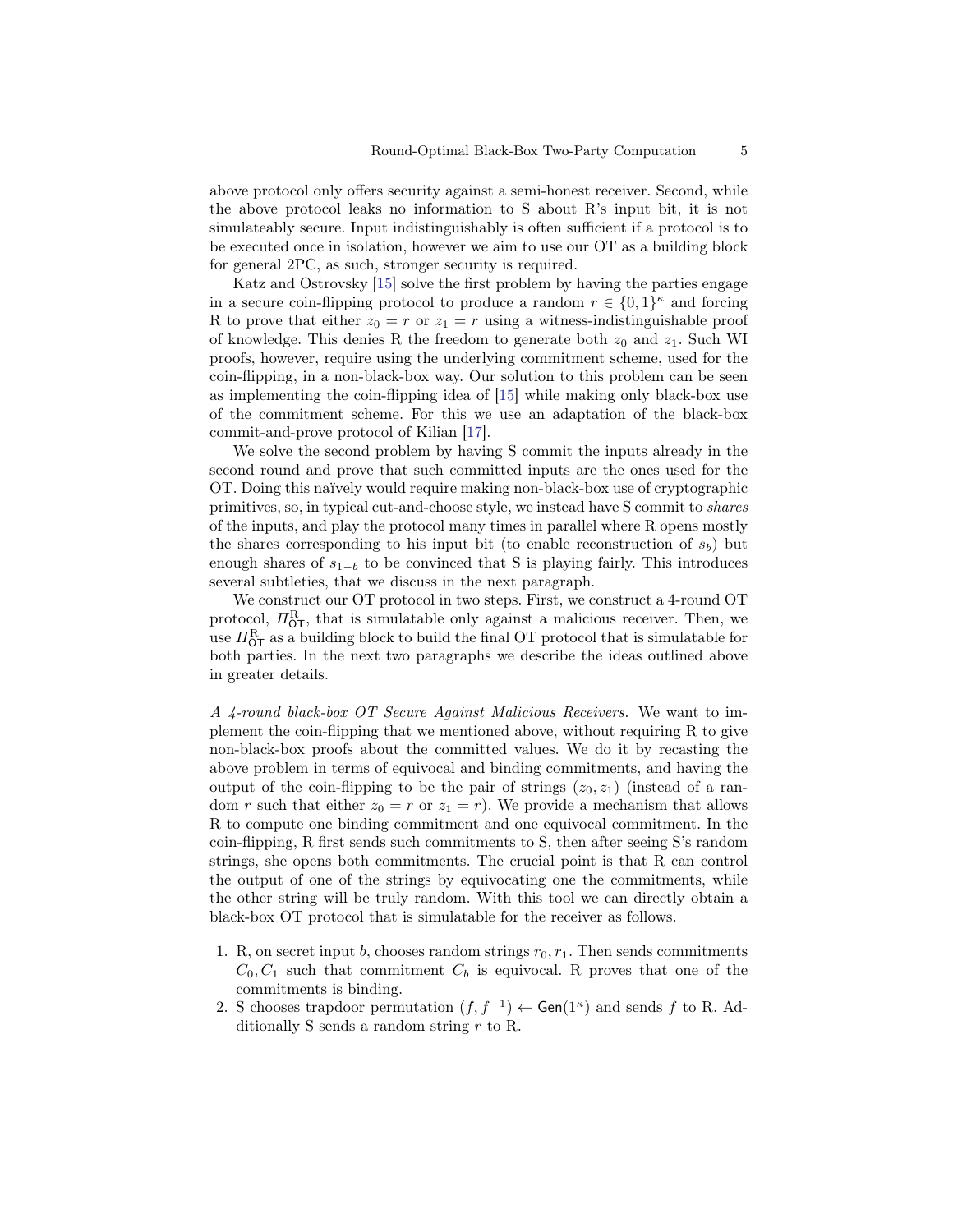- 3. R chooses  $x \stackrel{\text{R}}{\leftarrow} \{0,1\}^{\kappa}$  and computes  $z_b = f(x)$ . Then it equivocates commitment  $C_b$  so that it opens to  $r_b = z_b \oplus r$ , while it honestly opens value  $r_{1-b}$ .
- 4. S upon receiving  $r_0, r_1$ , computes  $z_0 = r \oplus r_0$  and  $z_1 = r \oplus r_1$  and sends  $(w_0, w_1)$  where  $w_a = s_a \oplus \text{hc}(f^{-1}(z_a)).$

If the proof in Step 1 is sound, R can only equivocate one string and thus knows the preimage of one value only. If the proofs and the commitments are hiding, the sender has no advantage in distinguishing which string is controlled by the receiver. Additionally, if we make the proof extractable, then the above protocol is simulatable against a malicious receiver.

Thus, what is left to do is to construct the tool that allows R to compute an equivocal commitments and a binding commitment and a WI proof of the binding of one of the two. This proof must be black-box and 3 rounds only. We implement this proof, by employing ideas from the black-box commit-and-prove protocol due to Kilian [\[17\]](#page-19-8) which allows a party to commit to two bits  $x_0$  and  $x_1$  and prove the *equality*  $x_0 = x_1$  without revealing the value of the committed bit. Kilian's protocol for proving equality of two committed bits goes as follows. (In the following matrix, think of each column of the matrix as the shares of one bit.)

- 1. R chooses  $\mathbf{M} = \begin{pmatrix} x_{0,0} & x_{0,1} \\ x_{0,0} & x_{0,1} \\ x_{0,0} & x_{0,2} \end{pmatrix}$  $x_{1,0} x_{1,1}$  $\Big) \in \{0,1\}^{2 \times 2}$  randomly such that  $x_{0,a} \oplus x_{1,a} = x_a$ for  $a \in \{0, 1\}$ . R then computes and sends  $\mathsf{Com}(x_{a,a'})$  for  $a, a' \in \{0, 1\}$  over to S along with  $v = x_{0,0} \oplus x_{0,1}$ .
- 2. S sends a random  $b \stackrel{\text{R}}{\leftarrow} \{0,1\}$  to R.
- 3. R sends to S the decommitments to  $x_{b,0}$  and  $x_{b,1}$ . S verifies that  $v = x_{b,0} \oplus ...$  $x_{b,1}$ .

Note that the sum of the columns of M are equal iff  $x_0 = x_1$ , in which case the sum of the rows of M are also equal, and so if R is honest the protocol will complete and S's verification will succeed. On the other hand, if  $x_0 \neq x_1$  then the sum of the rows of  **are different and so no matter which value v was sent** by R in Step 1, there is only a 1/2 chance that S will ask for the row which sums to v. To decommit, R decommits to one of the remaining two values that he has not yet revealed,  $x_{1-b,0}$  and  $x_{1-b,1}$ . Revealing one is enough since either one can be used to reconstruct  $x_0$ . The interesting feature of this protocol, which was already used in [\[4\]](#page-18-5), is that opening only one of the columns, instead of two, can enable equivocality: assume R can guess the row S will ask to open, then R could commit to a matrix where each column sums to a different bit, and compute  $v$  as the xor of the row that S will select. In this way S will be convinced and later R can adaptively choose whether to decommit to 0 or 1, by opening one column or another. This observation is particularly useful when combined with a standard trick for composing two  $\Sigma$ -protocols to compute the OR of two statements [\[2\]](#page-18-6). Recall that  $\Sigma$ -protocols satisfy the property that, if the challenge is known in advance, then one can simulate an accepting transcript without knowledge of the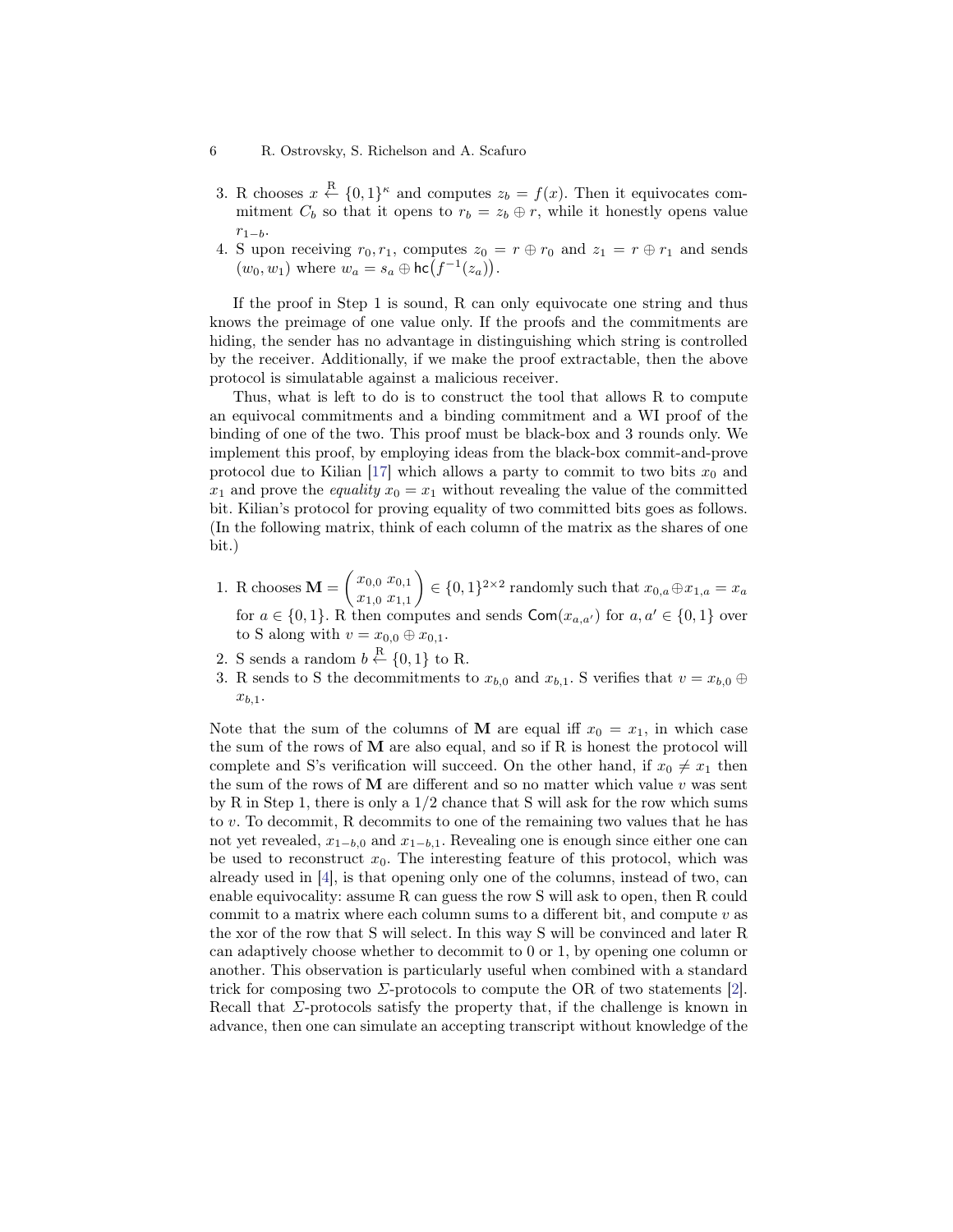witness. The trick is to run two independent executions, say  $\Sigma_0$ ,  $\Sigma_1$ , in parallel, but have the challenges  $c_0, c_1$  derived in such a way that the prover can control exactly one of the challenge  $c<sub>b</sub>$  while the other  $c<sub>1−b</sub>$  will be totally random, and the verifier cannot tell the difference. In this way, the prover can successfully finish both protocols  $\Sigma_0$ ,  $\Sigma_1$  by simulating one of the transcripts and computing the other one honestly.

Putting the two ideas together, we can build a protocol where R commits to a bit x and a bit y, using two executions of the above protocol for equality proofs, and then using the trick for OR composition, R can cheat in one of the equality proofs. Thus one of the value between  $x$  and  $y$  is equivocal.

One can extend this idea to a string commitment having R commits to two strings  $X$  and  $Y$  by committing each single bit and then cheat in all the proof for bits belonging to one string, and being honest in all bits belonging to the other string, by using the OR trick as before. Note however, that in the string case we must show that a malicious committer, cannot gain advantage by committing equivocally only some of the bits of each string. We protect our protocol from such behavior by using error-correction: we expand each  $\kappa$ -bit string into a  $3\kappa$ bit string, while having the committer being able to control in total only  $\kappa$  bits for both strings. We are able to prove that due to error-correcting property, corrupting only some bits for each string is not enough to control the final value of the string. We provide more details on how this mechanism is implemented in Section [3.](#page-10-0)

From one-side simulatable OT to Fully Simulatable OT. The protocol  $\Pi_{\text{OT}}^{\text{R}}$  is not simulatable against a malicious sender. Just as with the basic protocol, S is not committed to any value till the last round so any rewinding strategy will be ineffective. Therefore we have the sender commit to two secret keys in the second round via an extractable commitment<sup>[5](#page-6-0)</sup> and then have him play  $\varPi_{\mathsf{OT}}^{\mathsf{R}}$  using the decommitments as inputs. In the last round the server encrypts the actual inputs using the committed keys. This gives the simulator some hope of extracting S's secret inputs by rewinding. This idea by itself doesn't exactly work; the simulator has no guarantee that S used valid decommitments as inputs in the OT played with R. This opens the door to input-dependent abort attacks. We fix this by having S first secret share his inputs and commit to the shares. Then R and S run many executions of the OT protocol  $\Pi_{\text{OT}}^R$ , where in the *i*-th execution, S uses as input the decommitments to the  $i$ -th shares. Intuitively, this helps solving the input-depended abort attack, because now R will also check some of the shares corresponding to  $s_{b-1}$ . This check, however, must be done in such a way that the probability of S passing the check is independent of the bit  $b$ . A bit more in details, obtaining a fully secure protocol requires dealing with two types of malicious behavior. First, we need a mechanism that allows S to prove that he committed to valid shares of a secret. For this we use  $t$ -out-of- $\kappa$  Shamir secret sharing scheme and another variant of Kilian's commit-and-prove protocol. Our

<span id="page-6-0"></span> $5$  Note that extractable commitments can be built from black-box use of any one-waypermutation [\[21\]](#page-19-9). In particular it does not require trapdoor permutation.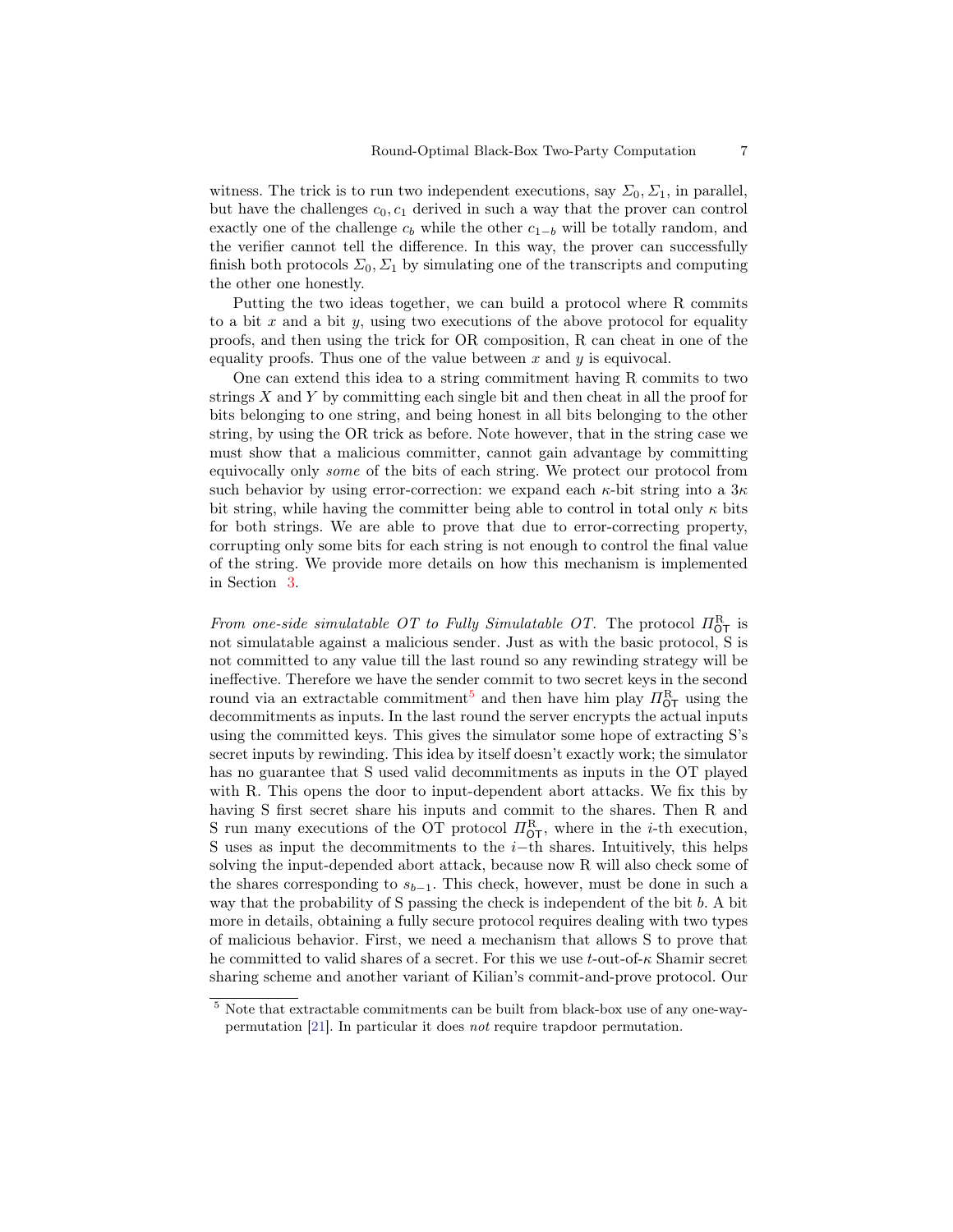main observation is that Kilian's technique is actually quite general and can be used, not only to prove equality of committed values, but that the committed values satisfy any linear relation. In particular, it can be used to prove that a committed vector is a set of valid shares of some secret according to Shamir secret sharing scheme.

Secondly, we must give R a strategy to detect the case in which S is not using valid decommitment of the shares in some of the OT executions. Consider, for example, what happens if S were to give correct decommitment in all of the parallel executions of  $\pi_{\text{OT}}^R$  except one, where he uses a wrong decommitment in correspondence of the bit 1. Then since R opens more of the  $\pi_{\text{OT}}^R$  using input b he is noticeably more likely to notice the bad input  $b = 1$ . We fix this problem by having R performing first a test, which is independent on his secret bit b. R opens an equal number of execution of  $\Pi_{\text{OT}}^R$ , say  $\kappa/4$ , using inputs  $b = 0$ and  $b = 1$ . This test is clearly independent on R's actual input and allows R to check that S is playing honestly in most of the OT executions for both inputs. If the test passes, then R is guaranteed that he will obtain at least  $t - n/4$  more valid decommitments from the remaining OTs and will be able to reconstruct the secret.

#### 1.2 Further Discussions

Following the OT protocol used in [\[15\]](#page-19-4), our protocol is based only on enhanced trapdoor permutation. We do not require any additional assumption. Moreover, we stress that the lower bound of 4 rounds for secure two-party computation only applies in the plain model. Indeed, in the UC-setting we know how to construct 2-round OT [\[25\]](#page-19-7) (although under different, standard, assumptions).

We also emphasize that aim of this paper is to match the upper bound of 4-round for two-party computation from general assumptions, that so far was achieved only with a non-black-box construction. As such, our result should be seen as a feasibility result rather than an attempt of building more efficient two-party protocols under general assumptions. It is an interesting direction to improve our techniques to achieve better efficiency.

#### 1.3 Other Related Work on Black-box Secure Computation

We mention additional related work that are less relevant for our result but that have contributed in the understanding of the power of black-box access to cryptographic primitives. In [\[3\]](#page-18-7) Damgaard and Ishai show a constant round multi-party protocol where the party have only black-box access to a PRG. This work assumes honest majority. In [\[27\]](#page-19-10), Wee shows the first black-box constructions with sub-linear round complexity for MPC, which Goyal [\[6\]](#page-18-8) improves to obtain constant-round MPC constructions based on the black-box use of any OWF. In [\[7\]](#page-18-9) black-box use of OWFs has been shown to be sufficient to construct constant-round concurrent non-malleable commitments. Other black-box constructions for commitment schemes have been considered w.r.t. selective opening attacks in [\[28,](#page-19-11)[22\]](#page-19-12). In [\[20\]](#page-19-13) Lin and Pass showed the first black-box construction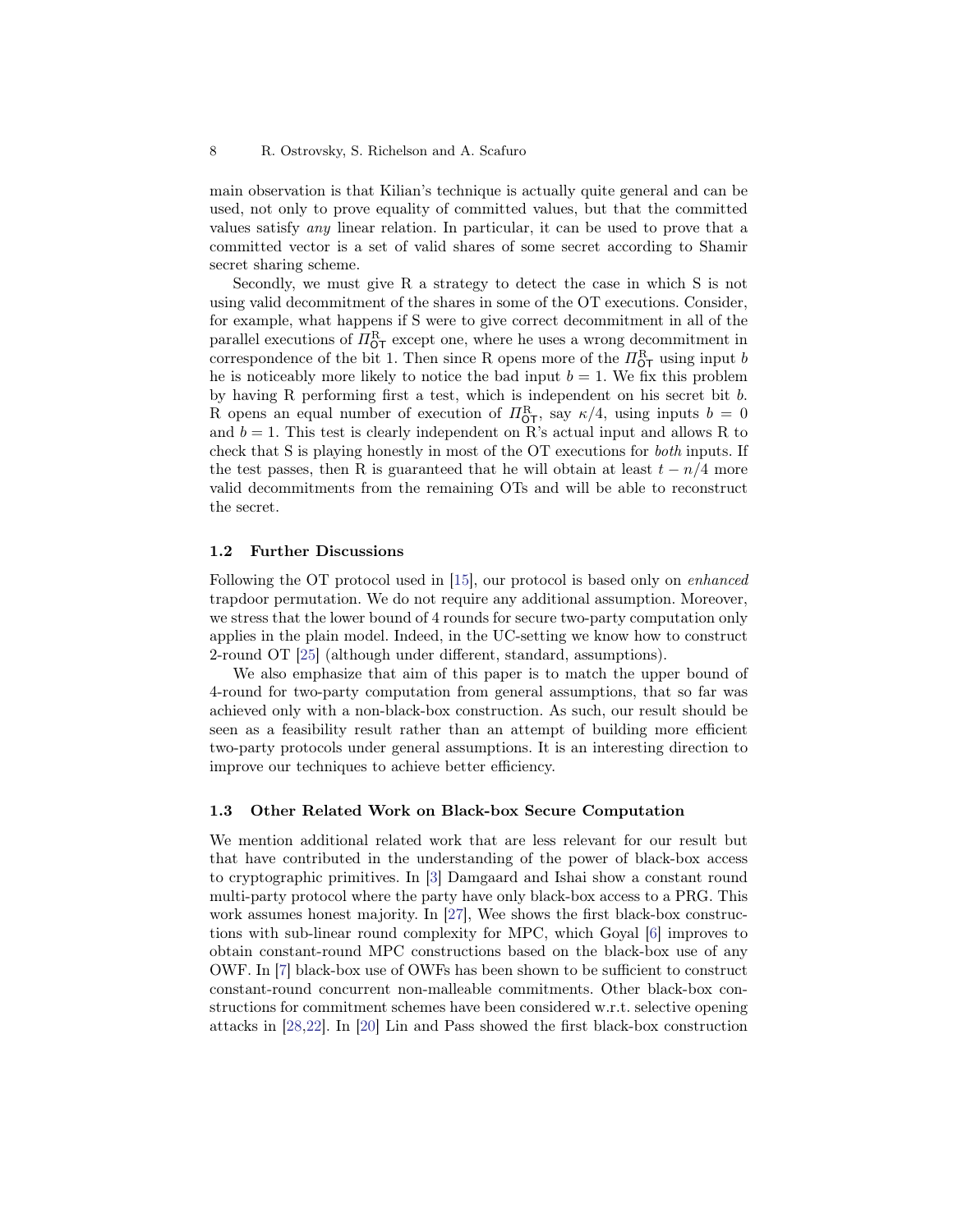for MPC in the standard model that satisfies a non-trivial form of concurrent security. Their construction requires a non-constant number of rounds. Very recently, Kiyoshima et al. in [\[18\]](#page-19-14) improved on the round complexity providing a constant- round construction for the same result. Finally, another line of research has looked at achieving black-box construction for protocols that requires nonblack-box simulation, such as black-box public coin ZK [\[8\]](#page-18-10) and resettably-sound ZK from OWF [\[23\]](#page-19-15)

### 2 Preliminaries

*General Notation.* We denote by  $\kappa$  the security parameter, and by PPT a machine running in probabilistic polynomial time. We denote vector using bold notation **v** and we denote the *i*-th coordinate of a vector **v** using notation  $[v]_i$ . We denote a matrix using capital and bold letters **M**, and we denote the element in position *i*, *j* of  $\mathbf{M}^{\text{index}}$  by  $x_{i,j}^{\text{index}}$ . Let [n] be the set  $\{1,\ldots,n\}$  and  $\mathbb{Z}_q$  be the integers mod q. For a bit  $b \in \{0, 1\}$  we write  $\overline{b}$  as shorthand for  $1 - b$ . We write  $\text{negl}(\cdot)$  for an unspecified negligible function.

Trapdoor Permutations. Trapdoor permutations are permutations which are easy to compute and hard to invert unless you know the trapdoor, in which case they are easy to invert. The formal definition is as follows.

**Definition 1 (Trapdoor Permutation)** Let  $\mathcal{F} =$  (Gen, Eval, Invert) be three PPT algorithms such that

- $-$  Gen(1<sup> $\kappa$ </sup>) outputs a pair (f, trap) where  $f: \{0,1\}^{\kappa} \to \{0,1\}^{\kappa}$  is a permutation;
- Eval $(f, \cdot) = f(\cdot)$  evaluates f; and
- Invert $(f, \text{trap}, \cdot) = f^{-1}(\cdot)$  evaluates  $f^{-1}$ .

We say that  $F$  is a family of trapdoor permutations (TDPs) if for any PPT algorithm R

$$
\mathrm{Pr}_{(f, \mathsf{trap}) \leftarrow \mathsf{Gen}(1^\kappa), y \leftarrow \{0,1\}^\kappa} \big(\mathbf{R}(f, y) = f^{-1}(x)\big) = \mathbf{negl}(\kappa).
$$

Additionally, we assume that our TDP families have a weak form of certifiability. Namely, we assume that given some f output by  $Gen(1^{\kappa})$  it is possible to tell in polynomial time whether f is a permutation on  $\{0,1\}^{\kappa}$  or not. It will be convenient for us to have trapdoor permutations which act on vector spaces over fields instead of just  $\{0,1\}^{\kappa}$ . This can be arranged by identifying  $\{0,1\}^{\kappa}$  with  $\mathbb{F}_2^{\kappa}$ , or if we need a larger alphabet, we can identify  $\{0,1\}^{\kappa}$  with  $\mathbb{F}_{2^k}^{\kappa/k}$  $\frac{\kappa}{2^k}$ . When we are using this point of view we will write  $(f, \mathsf{trap}) \overset{\text{R}}{\leftarrow} \mathsf{Gen}(\mathbb{F}_2^{\kappa})$ .

Hard-core Bits. We assume the reader is familiar with the notion of a hardcore bit of a oneway permutation. Briefly, we say that a family of predicates  $\mathcal{H} = \{h : \{0,1\}^{\kappa} \to \{0,1\}\}\$ is hard-core for the TDP family F if for random  $(f, \text{trap}) \stackrel{\text{R}}{\leftarrow} \text{Gen}(1^{\kappa}), h \stackrel{\text{R}}{\leftarrow} \mathcal{H}, \text{and } x \stackrel{\text{R}}{\leftarrow} \{0, 1\}^{\kappa}, h(x) \text{ is hard to predict given } f(x).$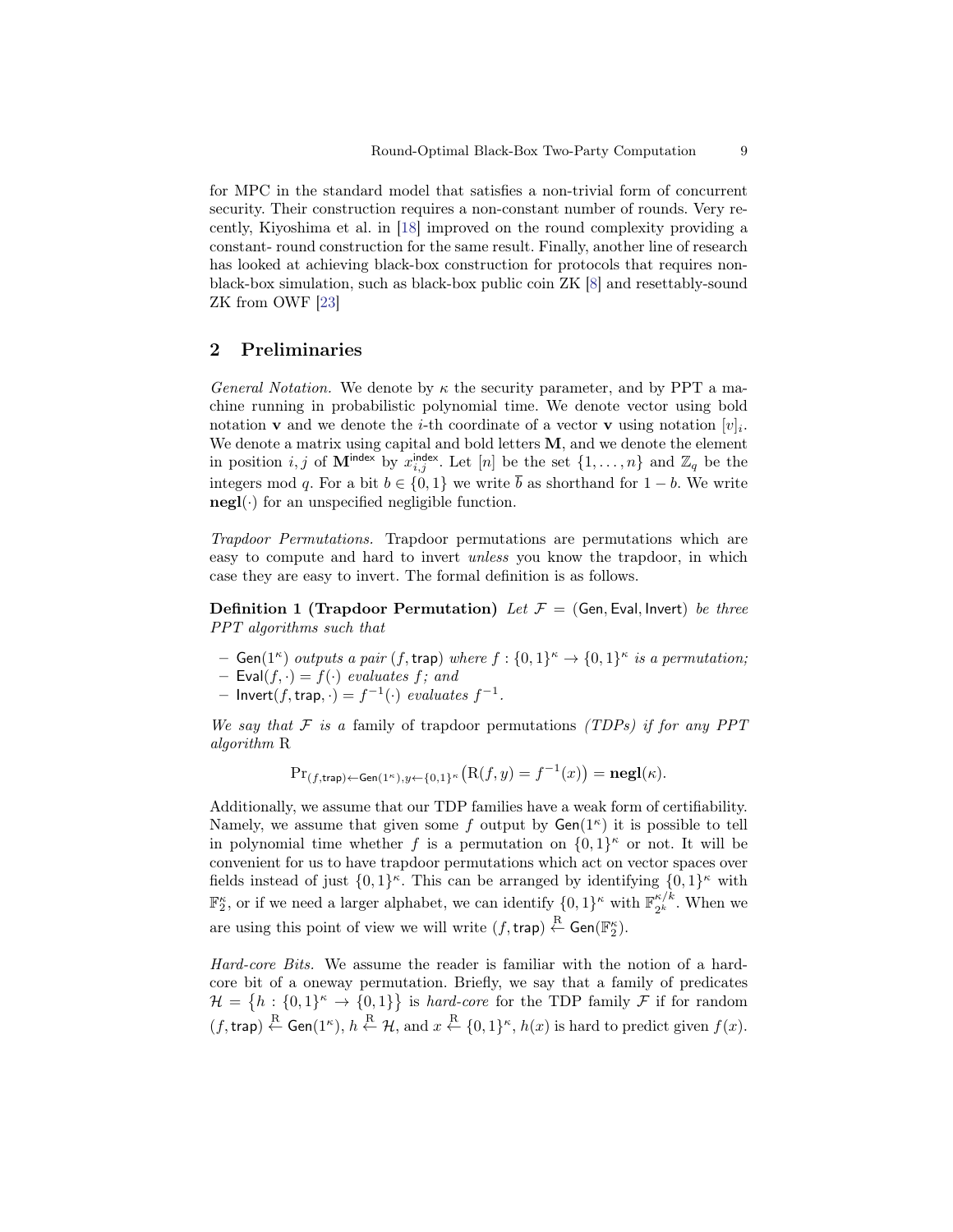A hardcore big can be extended to output a vector in a natural way:  $h(x) =$  $h(x) \circ h(f(x)) \circ \cdots \circ h(f^{k-1}(x))$ , which is indistinguishable from random, given  $f^k(x)$ . When we identify the domain  $\{0,1\}^{\kappa}$  of f with a  $\kappa$ -dimensional vector space over  $\mathbb{F}_2$ , we will likewise identify the output of  $h(\cdot)$  with an  $\mathbb{F}_2$ −vector of the same dimension.

Oblivious Transfer. Oblivious Transfer (OT) is a two-party functionality  $\mathcal{F}_{OT}$ , in which a sender S holds a pair of strings  $(s_0, s_1)$ , and a receiver R holds an a bit b, and wants to obtain the string  $s<sub>b</sub>$ . The security requirement for the  $\mathcal{F}_{OT}$  functionality is that any malicious receiver does not learn anything about the string  $s_{1-b}$  and any malicious sender does not learn which string has been transfered. This security requirement is formalized via the ideal/real world paradigm. In the ideal world, the functionality is implemented by a trusted party that takes the inputs from S and R and provides the output to R and is therefore secure by definition. A real world protocol  $\Pi$  securely realizes the ideal  $\mathcal{F}_{OT}$  functionalities, if the following two conditions hold. (a) **Security against** a malicious receiver. The output of any malicious receiver  $R^*$  running one execution of  $\Pi$  with an honest sender S can be simulated by a PPT simulator Sim that has only access to the ideal world functionality  $\mathcal{F}_{\text{OT}}$  and oracle access to R<sup>∗</sup>. (b) Security against a malicious sender. The joint view of output of any malicious sender  $S^*$  running one execution of  $\Pi$  with R and the output of R can be simulated by a PPT simulator Sim that has only access to the ideal world functionality functionality  $\mathcal{F}_{OT}$  and oracle access to  $S^*$ . In this case the output of the malicious  $S^*$  is combined with the output of R in the ideal world.

We also consider a weaker definition of  $\mathcal{F}_{\text{OT}}$  that is called **one-sided** simulatable  $\mathcal{F}_{\text{OT}}$ , in which we do not demand the existence of a simulator against a malicious sender, but we only require that a malicious sender cannot distinguish whether the honest receiver is playing with bit 0 or 1. A bit more formally, we require that for any PPT malicious sender S<sup>∗</sup> the view obtained from executing  $\Pi$  when the receiver R plays with bit 0 is computationally indistinguishable from the view obtained when R is playing with bit 1.

Finally, we consider the  $\mathcal{F}_{\text{OT}}^m$  functionality where the sender S and the receiver R runs m execution of OT in parallel.

Secure Two-Party Computation. Let  $\mathcal{F}(x_1, x_2)$  be a two-party functionality run between parties  $P_1$  holding input  $x_1$  and  $P_2$  holding input  $x_2$ . In the ideal world,  $P_i$  (with  $i \in \{1,2\}$ ) sends its input  $x_i$  to the f and obtains only  $y = \mathcal{F}(x_1, x_2)$ . We say that a protocol  $\Pi$  securely realizes  $\mathcal{F}(\cdot,\cdot)$  if the view of any malicious  $P_i^*$  executing  $\Pi$  with an honest  $P_j$  with  $i \neq j$  combined with the output of  $P_j$ (if any) can be simulated by a PPT simulator that has only access to  $\mathcal F$  and has oracle access to  $P_i^*$ .

Shamir Secret Sharing Scheme. A t-out-of-n secret sharing scheme gives a way to break a secret into shares in such a way so that any set of shares either reveals nothing about the secret, if the set has size less than  $t$ , or allows one to reconstruct the entire secret, if the set has size at least  $t$ . Shamir secret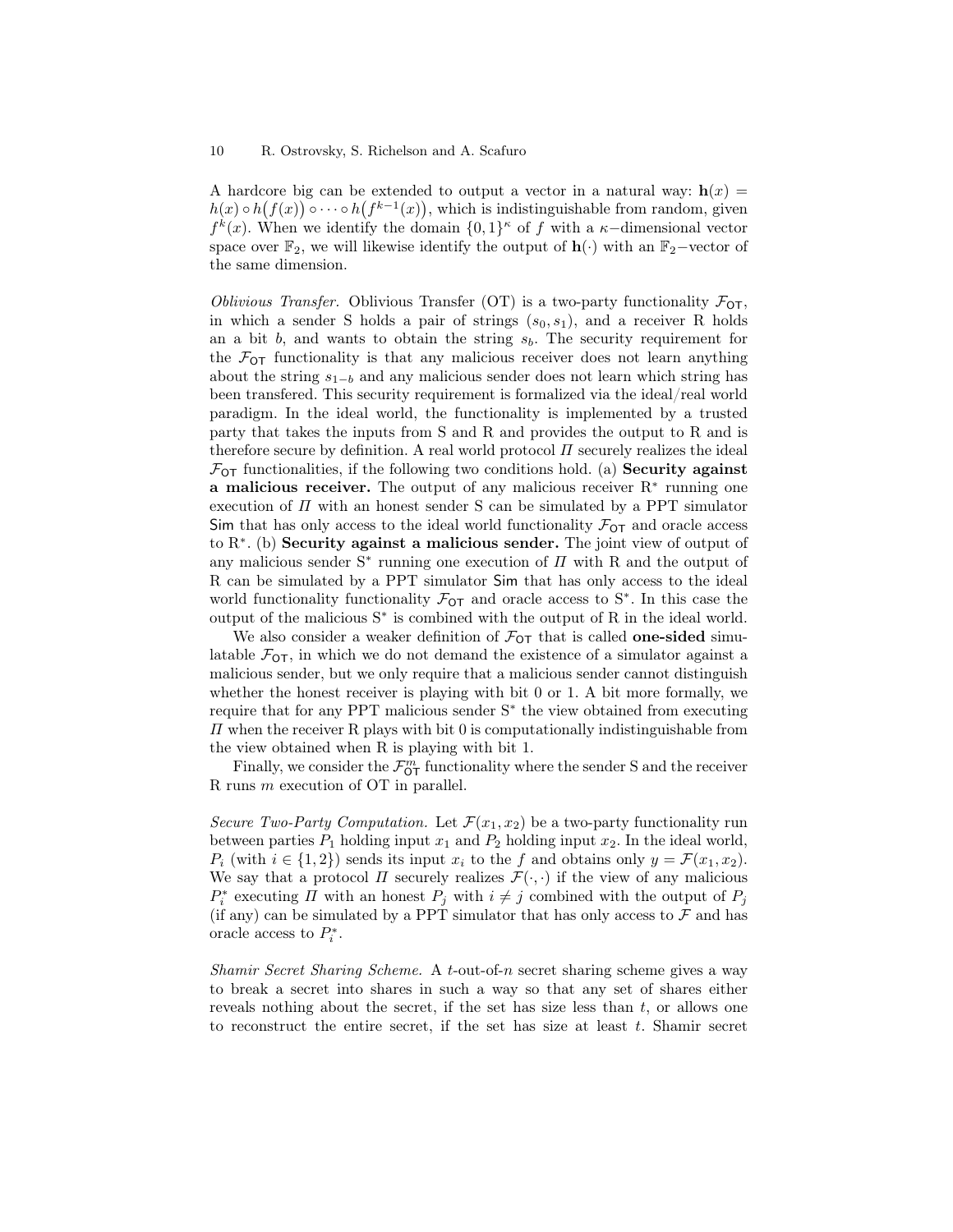sharing [\[26\]](#page-19-16) constructs such a scheme using polynomials. Fix a prime  $q > n$ . To share a secret field element  $\alpha \in \mathbb{Z}_q$ , the function **Share** chooses a random polynomial  $f(x) \in \mathbb{Z}_q[x]$  of degree at most  $t-1$  and defines the vector  $[\alpha] =$  $((\alpha)_1,\ldots,\alpha_n])\in \mathbb{Z}_q^n$ , by setting  $[\alpha]_i = f(i)$ . That this is a t-out-of-n secret sharing scheme follows from basic properties of polynomials. To reconstruct a secret, the fuction Recon takes in input a set of  $t + 1$  valid shares and uses Lagrange interpolation to compute the unique  $t$ -degree polynomial  $f$  defined by such shares and output the free coefficient of  $f$ .

We briefly comment on another property of this scheme that we will use in our protocol. The map which sends a degree  $t-1$  polynomial to its vector of shares is linear over  $\mathbb{Z}_q$ . It follows that the set of vectors in  $\mathbb{Z}_q^n$  which are valid sharings is a t-plane in  $\mathbb{Z}_q^n$ , or equivalently, that there exists a linear map  $\psi : \mathbb{Z}_q^n \to \mathbb{Z}_q^{n-t}$  such that  $\psi(\mathbf{v}) = 0$  iff **v** is a valid sharing.

Extractable Commitments. A commitment scheme scheme is a two-party functionality run between a sender with input a secret message  $m$  and a committer that has no input, and consists of two phase: commitment and decommitment phase. In the commitment phase the sender commits to its message  $m$ . A commitment scheme is hiding if any PPT malicious receiver cannot distinguish the secret message  $m$  in this phase. In the decommitment phase the message reveals m and the randomness used to compute the commitment. This phase is statistically binding if any malicious sender cannot successfully open to any message  $m' \neq m$  in this phase.

We say that a commitment scheme is extractable if if there exists an efficient extractor that having black-box access to any malicious sender that successfully performs the commitment phase, is able to efficiently extract the committed string. In the paper we employ the extractable commitment provided in [\[21\]](#page-19-9). The commitment phase consists of 3 rounds, that we denote by (ExtCom1, ExtCom2, ExtCom3). The decommitment phase is non-interactive.

### <span id="page-10-0"></span>3 Four-Round Black-box Oblivious Transfer

In this section we describe our 4-round black-box OT protocol  $\Pi_{\text{OT}}$  in details. We present it in two steps. First we give an OT protocol that is simulatable against a malicious receiver and provides only indistinguishability security against a malicious sender. We denote this protocol by  $\mathbb{H}_{\mathsf{OT}}^R$ . We then show how to use (black-box) extractable commitments and Shamir secret sharing, to compile  $\Pi^\mathrm{R}_\mathrm{OT}$ into a protocol that is fully simulatable.

### 3.1 Four-round Black-box OT Secure Against Malicious Receivers

The building block for  $\mathbb{H}_{\text{OT}}^R$  is a protocol that allows the receiver to compute two string commitments,  $C_0, C_1$ , such that one commitment is equivocal, and prove that at least one commitment is binding.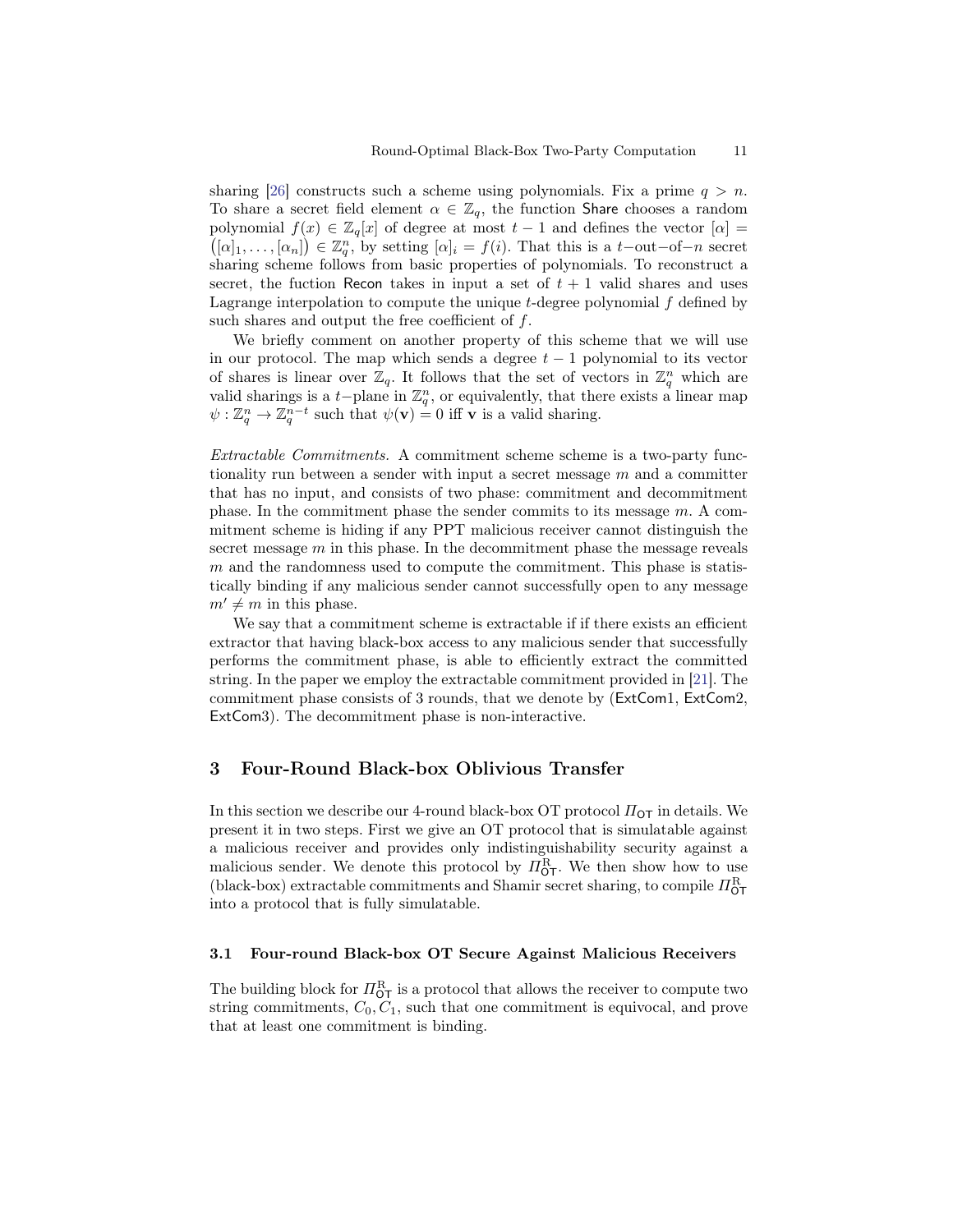As a warm up for our construction we show how to implement such building block for the simpler case where the receiver commits to two bits, and then he is able to equivocate one bit. The soundness of the warm up protocol is 1/2. The idea is to have two executions of Kilian's black-box commit-and-prove protocol (outlined in Section [1.1\)](#page-3-0), and combine the two proofs using the OR trick of Σ-protocols. The details are shown in Protocol [1](#page-11-0)

### <span id="page-11-0"></span>Protocol 1 Compute one biding and one equivocal commitment.

Input to R: A bit b indicating which commitment should be equivocal.

- 1. R chooses two matrices  $\mathbf{M}^0$  and  $\mathbf{M}^1$  where each  $\mathbf{M}^a = \begin{pmatrix} x_{0,0}^a & x_{0,1}^a \\ x_{1,0}^a & x_{1,1}^a \end{pmatrix}$  ∈
	- $\{0,1\}^{2\times 2}$  is random such that:
	- $-$  Matrix  $\mathbf{M}^{b}$ : this matrix represent two different bits, therefore the xor of the first column is 0, and the xor of the second column is 1. Namely,  $x_{0,0}^b \oplus x_{1,0}^b = 0$  and  $x_{0,1}^b \oplus x_{1,1}^b = 1$ ;
	- $-$  Matrix  $\mathbf{M}^{1-b}$ : both columns are representing the same bit:  $x_{0,0}^{1-b} \oplus x_{1,0}^{1-b} =$  $x_{0,1}^{1-b} \oplus x_{1,1}^{1-b} = r_{1-b}$  for  $r_{1-b} \in \{0,1\}.$

R commits to all of the  $x_{a',a''}^a$  in both matrixes and sends to S values  $v^0$  and  $v<sup>1</sup>$  computed as follows:

- $v^{1-b}$  is honestly computed as the xor of the first row (as in Kilian's protocol), namely,  $v^{1-b} = x_{0,0}^{1-b} \oplus x_{0,1}^{1-b}$ .
- $v^b$  is a random bit.
- 2. S sends R a random  $r' \stackrel{R}{\leftarrow} \{0,1\}$  and a challenge  $c \in \{0,1\}$ .
- 3. R computes challenges  $(c_0, c_1)$  such that  $c_0 \oplus c_1 = c$  and the challenge  $c_b$  is pointing exactly to the row of  $\mathbf{M}^b$  the xor of which is  $v_b$ . Namely,  $c_b$  is such that  $v^{b} = x_{c_{b},0}^{b} \oplus x_{c_{b},1}^{b}$ . Note this is always possible as  $x_{0,0}^{b} \oplus x_{0,1}^{b} \neq x_{1,0}^{b} \oplus x_{1,1}^{b}$ . Next, R decommits to  $x_{c_0,0}^0$ ,  $x_{c_0,1}^0$  from matrix  $\mathbf{M}^0$  as well as  $x_{c_1,0}^1$ ,  $x_{c_1,1}^1$ from matrix  $\mathbf{M}^1$ .

Finally, for each matrix, R decommits to one column. For  $M^{1-b}$ , which is honestly computed, R opens one column chosen at random (R will need to decommit one value of the column as the other one was already opened to answer the challenge). For  $M^b$ , R will decommit to the column  $r_b$  such that  $r_b \oplus r' = s_b$  where  $s_b$  is the bit that R wants to obtain out of the coin-flipping of the bit in position b. Formally, R decommits to one of  $x_{\overline{c}_5,0}^b$  and  $x_{\overline{c}_5,1}^b$  at random (using the shorthand  $\bar{b} = 1 - b$ ), completing a decommitment to the value  $s_{1-b} = r_{1-b}$ . R decommits to  $x_{\overline{c}_b,r_b}^b$  (completing a decommitment to  $s_b = r_b \oplus r'$ ). R also sends  $(c_0, c_1)$ .

- 4. Verification: S checks that  $c_0 \oplus c_1 = c$  and that  $x_{c_a,0}^a \oplus x_{c_a,1}^a = v^a$  for  $a \in \{0, 1\}$ . If not S aborts.
- 5. Output: Both parties set output to  $(z_0, z_1)$  where  $z_a = s_a \oplus r'$ .

If R correctly follows the protocol then the output  $(z_0, z_1)$  satisfies  $z_b = r_b$ while  $z_{1-b}$  is random. Furthermore, if R, in an attempt to cheat, chooses  $M^0$ and  $M^1$  both such that  $x_{0,0}^a \oplus x_{1,0}^a \neq x_{1,0}^a \oplus x_{1,1}^a$ , then S will abort whenever  $c \neq d_0 \oplus d_1$  (which happens with probability 1/2), where  $d_a \in \{0,1\}$  is such that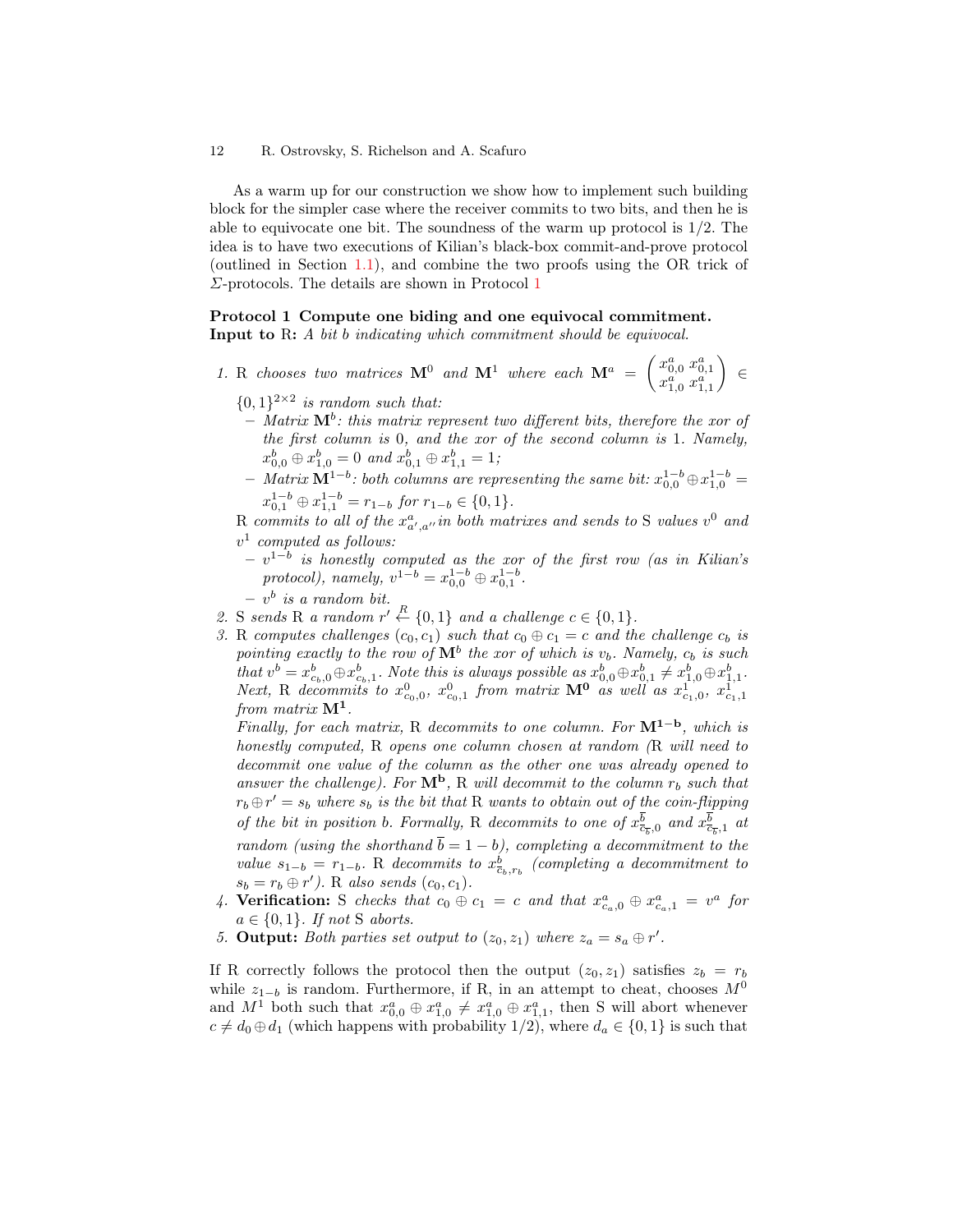$v^a = x^a_{d_a,0} \oplus x^a_{d_a,1}$ . This protocol can be seen as partial coin-flipping protocol that output two coins and guarantee that at least one coin is fair.

The ability for R to completely control one but not both of the output bits in the above protocol is essentially exactly what we need in order to compile the OT which is secure only against a semi-honest R into one which is maliciously secure. The basic idea is to extend the above coin-flipping to strings and enable R to obtain two strings  $z_0, z_1 \in \{0,1\}^{\kappa}$  such that  $z_b = f^k(x)$  for some value x chosen by her. As mentioned, this forces  $z_{1-b}$  to be random, and so R cannot know a preimage without breaking the trapdoor permutation.

However, when extending the above warm-up protocol to a string via bit-wise commit-and-proofs we must enforce that a malicious receiver cannot cheat by controlling some of the bits of both  $z_0$  and  $z_1$  and wind up knowing preimages of both values. We protect our protocol from such behavior by letting  $\mathbf{A} \in \mathbb{Z}_q^{3\kappa \times \kappa}$  be a matrix with good error correcting properties (such as a Vandermonde matrix) and working in the image of A.

This introduces some complications. Specifically it requires moving to a nonbinary base field as we need an error correcting code with (constant but) large distance. In our actual protocol we use a variant of the unfair coin flipping described above, adapted to work over over  $\mathbb{Z}_q$  for some prime power  $q = (\kappa)$ . The major difference is that instead of committing to every entry in 2−by−2 matrices, R commits to every entry in 2−by−q matrices. For each matrix R proves that the sum of the elements in each column is the same. In order to commit equivocally, R chooses the  $q$  columns of the matrices corresponding to his bit b to have distinct sums. Namely, for every  $\alpha \in \mathbb{Z}_q$  there is exactly one column whose entries add to  $\alpha$ . The final protocol  $\Pi_{\text{OT}}^{\text{R}}$  is formally described in Protocol [2](#page-12-0)

<span id="page-12-0"></span>**Protocol 2** ( $\Pi_{\text{OT}}^{\text{R}}$ ) **Public Input:** A prime  $q = \mathcal{O}(\kappa)$ , a Vandermonde matrix  $\mathbf{A} \in \mathbb{Z}_q^{3\kappa \times \kappa}$  and a statistically binding commitment scheme Com.

 $\textbf{Sender's Input:}\ \mathbf{s}_0, \mathbf{s}_1 \in \mathbb{Z}_q^{\kappa}$ 

### Receiver's Input:  $b \in \{0, 1\}.$

**1.**  $(R \rightarrow S)$ : R chooses  $\mathbf{r}^{\overline{b}} \leftarrow R \mathbb{Z}_q^{\kappa}$  and sets  $\hat{\mathbf{r}}^{\overline{b}} = \mathbf{Ar}^{\overline{b}} \in \mathbb{Z}_q^{3\kappa}$ . R then chooses  $6\kappa$  matrices  $\left\{ (\mathbf{M}^{0,i},\mathbf{M}^{1,i})\right\} _{i=1,...,3\kappa}$  where

 $\mathbf{M}^{a,i} = \left(\begin{smallmatrix} x_{0,0}^{a,i} & x_{0,1}^{a,i} & \cdots & x_{0,q-1}^{a,i}\ x_{0,i}^{a,i} & \frac{a,i}{a,i} & \frac{a,i}{a,i} \end{smallmatrix}\right)$  $x_{1,0}^{a,i} x_{1,1}^{a,i} \cdots x_{1,q-1}^{a,i}$  $\Big) \in \mathbb{Z}_q^{2 \times q}$  is random such that:  $-x_{0,0}^{b,i}+x_{1,0}^{b,i}=\cdots=x_{0,q-1}^{b,i}+x_{1,q-1}^{b,i}=[\hat{\mathbf{r}}^{\overline{b}}]_i, \forall i.$  $v_0^{\sigma} - x_{0,0}^{\sigma} + x_{1,0}^{\sigma} = \sigma_i(0), \ldots, x_{0,q-1}^{\sigma,i} + x_{1,q-1}^{\sigma,i} = \sigma_i(q-1) \ \forall \ i, \ where \ the \ \sigma_i$ are random permutations of  $\mathbb{Z}_q$ .

R commits to all of the  $x_{a',a''}^{a,i}$  using Com. Let  $x_0^{a,i} = (x_{0,0}^{a,i}, \ldots, x_{0,q-1}^{a,i}) \in \mathbb{Z}_q^q$ be the top row vector of  $\mathbf{M}^{a,i}$ . Similarly, let  $\mathbf{x}_1^{a,i}$  be the bottom row of  $\mathbf{M}^{a,i}$ . Also let  $\psi : \mathbb{Z}_q^q \to \mathbb{Z}_q^{q-1}$  be the linear map  $\psi: \mathbf{x} = (x_0, \ldots, x_{q-1}) \mapsto (x_1 - x_0, \ldots, x_{q-1} - x_0).$  R sends vectors

 $\{v^{0,i}, v^{1,i}\}_{i=1,\ldots,3\kappa}$  where each  $v^{a,i} \in \mathbb{Z}_q^{q-1}$  is generated as follows: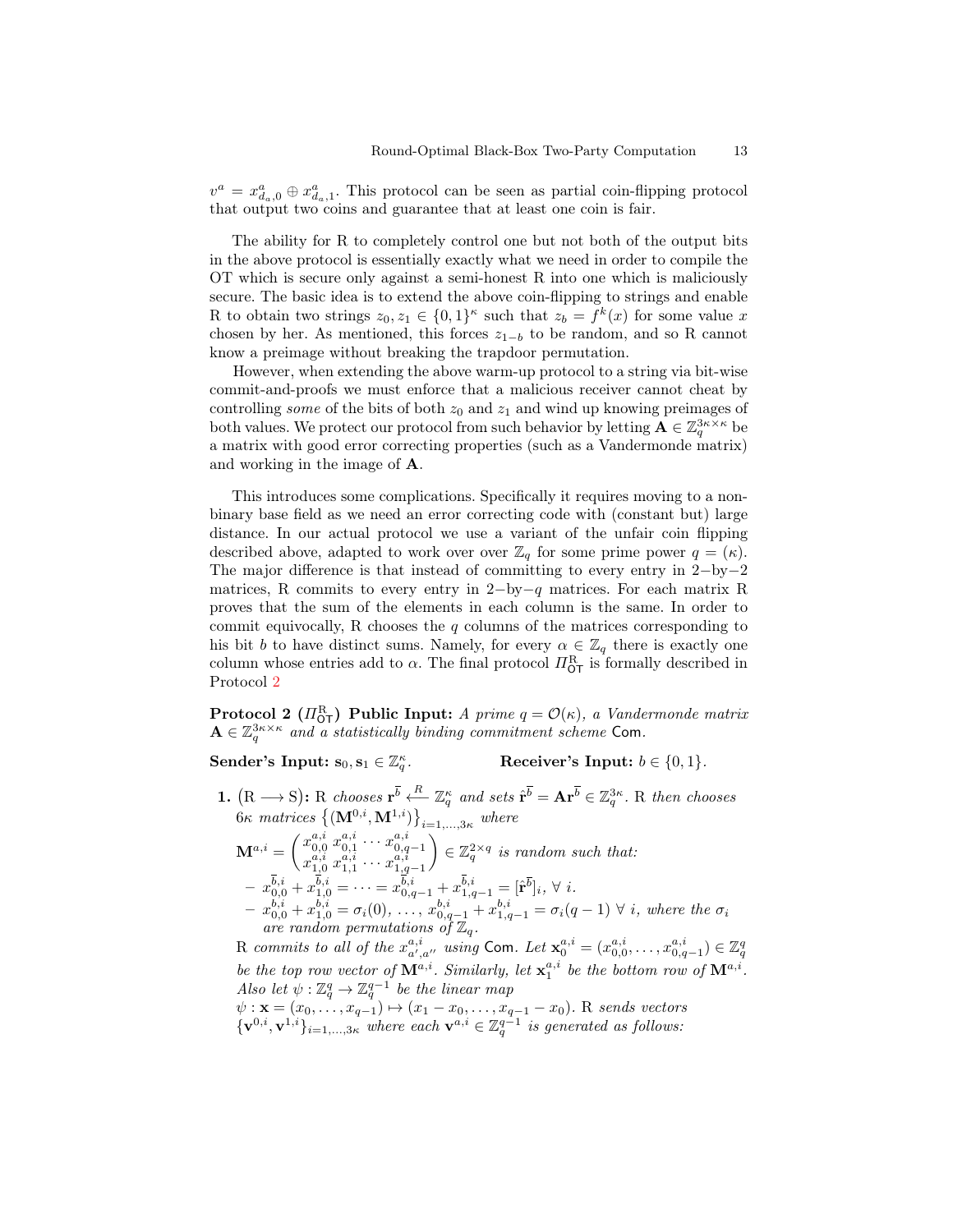$$
- \mathbf{v}^{\bar{b},i} = \psi(\mathbf{x}_0^{\bar{b},i});
$$
  
- *draw c<sub>b</sub>*  $\stackrel{R}{\leftarrow}$  {0,1}<sup>3<sup>k</sup></sup> *and set*  $\mathbf{v}^{b,i} = \psi(\mathbf{x}_0^{b,i})$  *if c<sub>b,i</sub>* = 0,  $\mathbf{v}^{b,i} = -\psi(\mathbf{x}_1^{b,i})$  *if c<sub>b,i</sub>* = 1.

- **2.** (S  $\longrightarrow$  R): S chooses random  $c \stackrel{R}{\longleftarrow} \{0,1\}^{3\kappa}$ ,  $\mathbf{r}' \stackrel{R}{\longleftarrow} \mathbb{Z}_q^{\kappa}$ , and sends c and  $\mathbf{r}'$ . Additionally, S chooses a trapdoor permutation  $(f, f^{-1}) \stackrel{R}{\longleftarrow} \text{Gen}(\mathbb{Z}_q^{\kappa})$  and sends f to R.
- **3.**  $(R \rightarrow S)$ : R parses c into  $(c_0, c_1)$  such that  $c_0 \oplus c_1 = c$  where  $c_b$  is as in step 1. For both  $a \in \{0,1\}$ , R decommits to every coordinate of  $\mathbf{x}_{c_{a,i}}^{a,i}$  as well as to one coordinate,  $[x_{\overline{c}_a,i}^{a,i}]_j$ , of  $\mathbf{x}_{\overline{c}_a,i}^{a,i}$ . When  $a=\overline{b}$ , this coordinate j is chosen randomly, completing a decommitment to  $\hat{\mathbf{r}}^b$  (defined in step 1). When  $a = b$ , R draws a random  $y \stackrel{R}{\longleftarrow} \mathbb{Z}_q^{\kappa}$  and sets

 $\hat{\mathbf{r}}^{b} = \mathbf{A}(f^{\kappa}(\mathbf{y}) - \mathbf{r}') \in \mathbb{Z}_q^{3\kappa}$ . Finally, R decommits to  $x_{\overline{c}_{b,i,j}}^{b,i} \ \forall \ i$ , where j is such that  $[\hat{\mathbf{r}}^b]_i = x_{0,j}^{b,i} + x_{1,j}^{b,i}$ . Note that R has decommitted to  $(\hat{\mathbf{r}}^0, \hat{\mathbf{r}}^1)$ .

**4.**  $(S \rightarrow R)$ : For all  $(a, i)$ , S has received decommitments to all of the coordinates of exactly one of  $\mathbf{x}_0^{a,i}$  and  $\mathbf{x}_1^{a,i}$ . S checks either that  $\mathbf{v}^{i,a} = \psi(\mathbf{x}_0^{a,i})$  or that  $\mathbf{v}^{a,i} + \psi(\mathbf{x}_1^{a,i}) = 0$ . If any of these checks fails, S aborts. Otherwise, S computes vectors  $(\mathbf{z}_0, \mathbf{z}_1)$  where  $\mathbf{z}_a \in \mathbb{Z}_q^{\kappa}$  is the unique vector such that  $\mathbf{A} \mathbf{z}_a = \hat{\mathbf{r}}^a + \mathbf{A} \mathbf{r}'$  (such a value exists by linearity). If no such  $z_a$  exists for some a then S aborts. S sends  $(w_0, w_1)$  to R where  $\mathbf{w}_a = \mathbf{s}_a - \mathbf{h}(f^{-\kappa}(\mathbf{z}_a)).$ 

**Output:** R outputs  $\mathbf{s}_b = \mathbf{w}_b + \mathbf{h}(\mathbf{y})$ .

## 3.2 Four-round Fully Simulatable Oblivious Transfer from  $\Pi^\mathrm{R}_\texttt{OT}$

We transform the one-sided simulatable  $\pi_{0\mathsf{T}}^R$  into an OT which is simulatable for both the sender and the receiver using the following ingredients. We use a  $(\kappa +$ 1,  $2\kappa$ )-secure Shamir Secret sharing scheme. Let  $A \in \mathbb{Z}_q^{2\kappa \times \kappa}$  be the Vandermonde matrix and let  $\phi$  be a linear map such that  $\phi(A) = 0$ .

First, the sender picks two *random* keys  $x_0, x_1$ , and computes their correspondent vectors of  $2\kappa$  shares  $\mathbf{v}_0, \mathbf{v}_1$  according to Shamir secret sharing. Then, the sender commits to each coordinate of vectors  $\mathbf{v}_0, \mathbf{v}_1$  and proves that they are valid shares, in a black-box way. We build this proof using the observation that **v** is a valid vector of shares for a  $(\kappa + 1, 2\kappa)$ -secure Shamir secret sharing, iff  $\phi(\mathbf{v}) = 0$ , and that for any pair of vectors **a**, **b** it holds that if  $\mathbf{a} + \mathbf{b} = \mathbf{v}$  then also  $\phi(\mathbf{a}) + \phi(\mathbf{b}) = 0$ . Thus, to prove that a vector **v** is a vector of valid shares, the sender will commit to  $\kappa$  pairs of vectors  $\mathbf{a}_i, \mathbf{b}_j$  such that  $\mathbf{v} = \mathbf{a}_i + \mathbf{b}_j$ , and prove that there exists at least a j such that the predicate  $\phi(\mathbf{a}) + \phi(\mathbf{b}) = 0$  holds. This proof is easily implemented by having the sender commit to  $\mathbf{a}_i$ ,  $\mathbf{b}_j$  and  $\mathbf{z}_j = \phi(\mathbf{a}_j)$ and having the receiver ask to either open  $a_j$  and check that  $z_j = \phi(a_j)$ , or to open  $\mathbf{b}_j$  and check that  $\phi(\mathbf{b}_j) + \mathbf{z}_j = 0$ . Note that this proof only guarantees that there exists at least one j for which the condition  $\phi(\mathbf{a}) + \phi(\mathbf{b}) = 0$  is true. Summing up, S will commit to vectors  $\mathbf{a}_{0,j}\mathbf{b}_{0,j}$  and  $\mathbf{a}_{1,j}\mathbf{b}_{1,j}$  (for shares  $\mathbf{v}_0$ ,  $\mathbf{v}_1$ )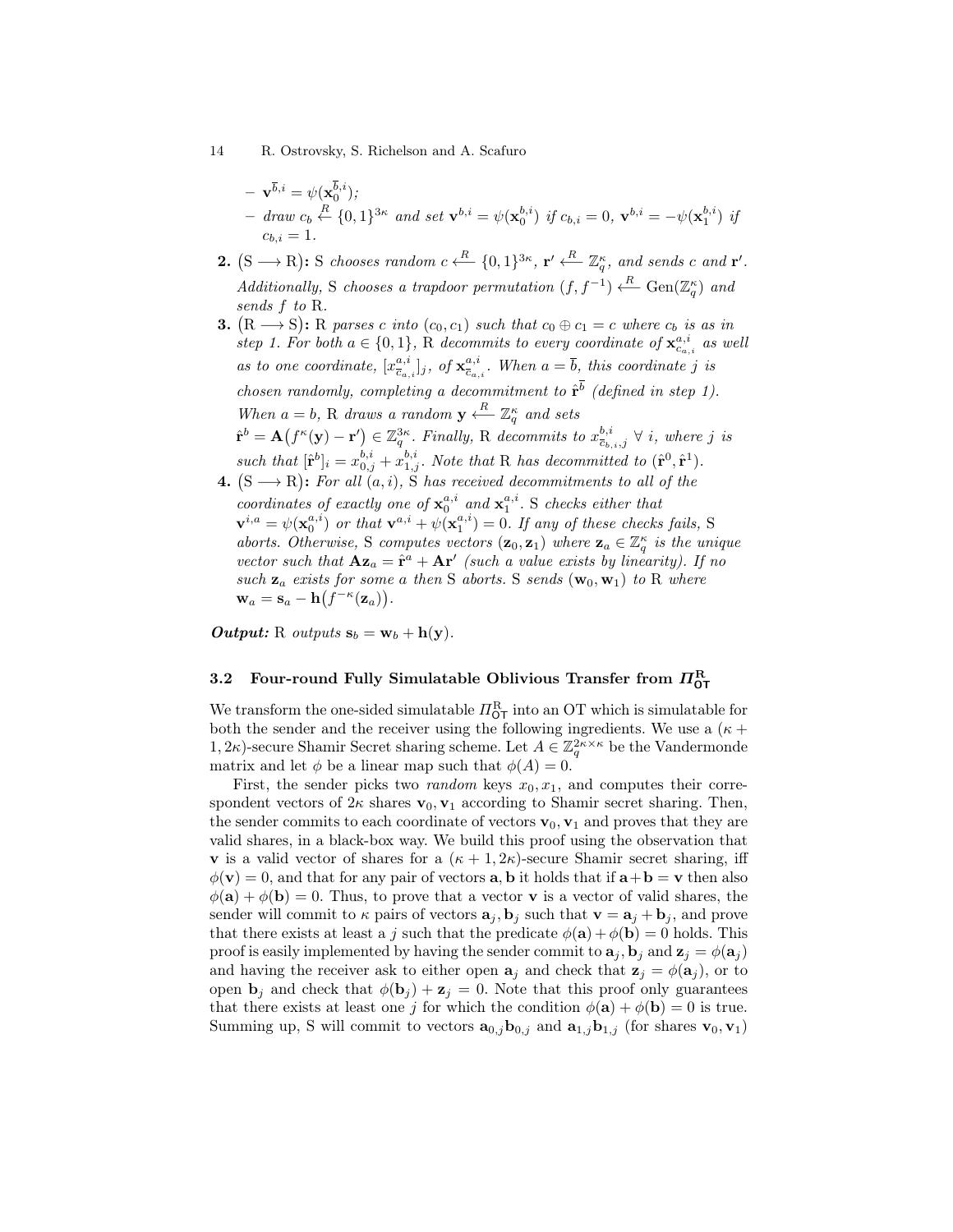with an extractable commitment scheme, and run a proof of validity for each such pair. In the last round S will send the encryptions  $x_0 + s_0, x_1 + s_1$  of his actual secret inputs. Now we need a way for R to retrieve the decommitments of the shares for the secret he is interested in, without the server knowing which decommitments are revealed. We accomplish this by using the OT protocol  $\varPi_{\mathsf{OT}}^\mathrm{R}$ implemented above. Therefore, in parallel to such extractable commitments and proofs, the sender and the receiver will engage in  $2\kappa$  parallel executions of  $\varPi_{\mathsf{OT}}^{\rm R}$ : in the  $i$ -th OT execution S plays with inputs the opening of the  $i$ -th coordinate of  $(a_{0,j}, b_{0,j})$  and  $(a_{1,j}, b_{1,j})$  for all j, and R plays with bit  $b_i$ . Note that, opening to the  $i$ -th coordinate of all  $j$  vectors allows the receiver to check that all  $j$ vectors agree on the *same* coordinate  $[v_{b_i}]_i$ . This check, together with the proof of consistency provided above, will guarantee that most of the shares received via OT (and extracted by the simulator via the extractable commitments) are valid.

Before attempting to reconstruct the secret, R will test the consistency of  $\kappa/2$  coordinates for vector  $\mathbf{v}_0$  and  $\mathbf{v}_1$  by playing with bit 0 and 1 accordingly, in the correspondent  $\overline{OTs}$ , while he plays with the his secret bit b for the remaining  $\kappa$  executions. R will attempt to reconstruct the vector  $\mathbf{v}_b$  only if the consistency test passes. We provide a formal description of such steps in Protocol [3.](#page-14-0)

<span id="page-14-0"></span> $\bf{Protocol~3}~~(H_{OT})$  Sub-protocols.  $Let~H_{OT}^{\rm R} = \{\bf{OT1},~\bf{OT2},~\bf{OT3},~\bf{OT4}\}$   $\it denote$ the 4 messages exchanged in protocol  $\Pi_{\text{OT}}^{\text{R}}$  (Prot. [2\)](#page-12-0). Let  $\text{OT}[i]$  denote the *i*-th parallel execution of  $\Pi_{\text{OT}}^{\text{R}}$ . Let ExtCom = (ExtCom1, ExtCom2, ExtCom3) be a 3round statistically binding extractable commitment scheme with non-interactive decommitment ExtDec. Let Share, Recon be a  $(\kappa + 1)$ -out-of-2 $\kappa$  Shamir secret sharing scheme over  $\mathbb{Z}_p$ , together with a linear map  $\psi : \mathbb{Z}_p^{2\kappa} \to \mathbb{Z}_p^{\kappa-1}$  such that  $\psi(\mathbf{v}) = 0$  iff **v** is a valid sharing of some secret.

**Public Input:** A prime p and  $\ell = |\log q|$  st  $2^{\ell}/p = 1 - \text{negl}(\kappa)$ , a Vandermonde matrix  $A \in \mathbb{Z}_p^{2\kappa \times \kappa}$ , linear map  $\phi$ .

Sender's Input:  $s_0, s_1 \in \mathbb{Z}_p$ .<br>Receiver's Input:  $b \in \{0, 1\}$ .

- 1.  $(R \rightarrow S)$ : R randomly chooses a set  $T_{1-b} \in [2\kappa]$  of  $\kappa/2$  coordinates. R plays the i-th execution of  $\Pi_{\text{OT}}^R$  with input  $b_i = (1 - b)$ . For the remaining  $i \notin \mathsf{T}_{1-b}$  set  $b_i = b$  R sends  $(OT1[1], \ldots, OT1[2\kappa])$  to S, where OT1[i] is computed on input bi.
- 2.  $(S \rightarrow R)$ : Upon receiving a correct first message, S proceeds as follows.
	- Pick random strings  $x_0, x_1 \in \mathbb{Z}_p$  and secret share each string: Compute shares  $\mathbf{v}_b = ([v_b]_1, \ldots, [v_b]_{2\kappa}) \leftarrow$  Share $(x_b)$  for  $b \in \{0, 1\}$ .
	- To commit to shares  $\mathbf{v}_0, \mathbf{v}_1$  and prove that they are valid shares of a κ-degree polynomial S proceeds as follows.
		- For  $j = 1, ..., \kappa$ , pick random  $\mathbf{a}_{0,j}, \mathbf{b}_{0,j} \in \mathbb{Z}_p^{2\kappa}$  such that  $\mathbf{a}_{0,j} + \mathbf{b}_{0,j} = \mathbf{v}_0$  and compute  $\mathbf{z}_{0,j} = \phi(\mathbf{a}_{0,j})$  for all j. Resp., compute  $\mathbf{a}_{1,j}, \mathbf{b}_{1,j} = \mathbf{v}_1$
		- Commit to each coordinate of  $\mathbf{a}_{b,j}$  and  $\mathbf{b}_{b,j}$  using ExtCom, namely send acom $_{b,j,i} = \text{ExtCom1}([a_{b,j}]_i)$ , bcom $_{b,j,i} = \text{ExtCom1}([b_{b,j}]_i)$ .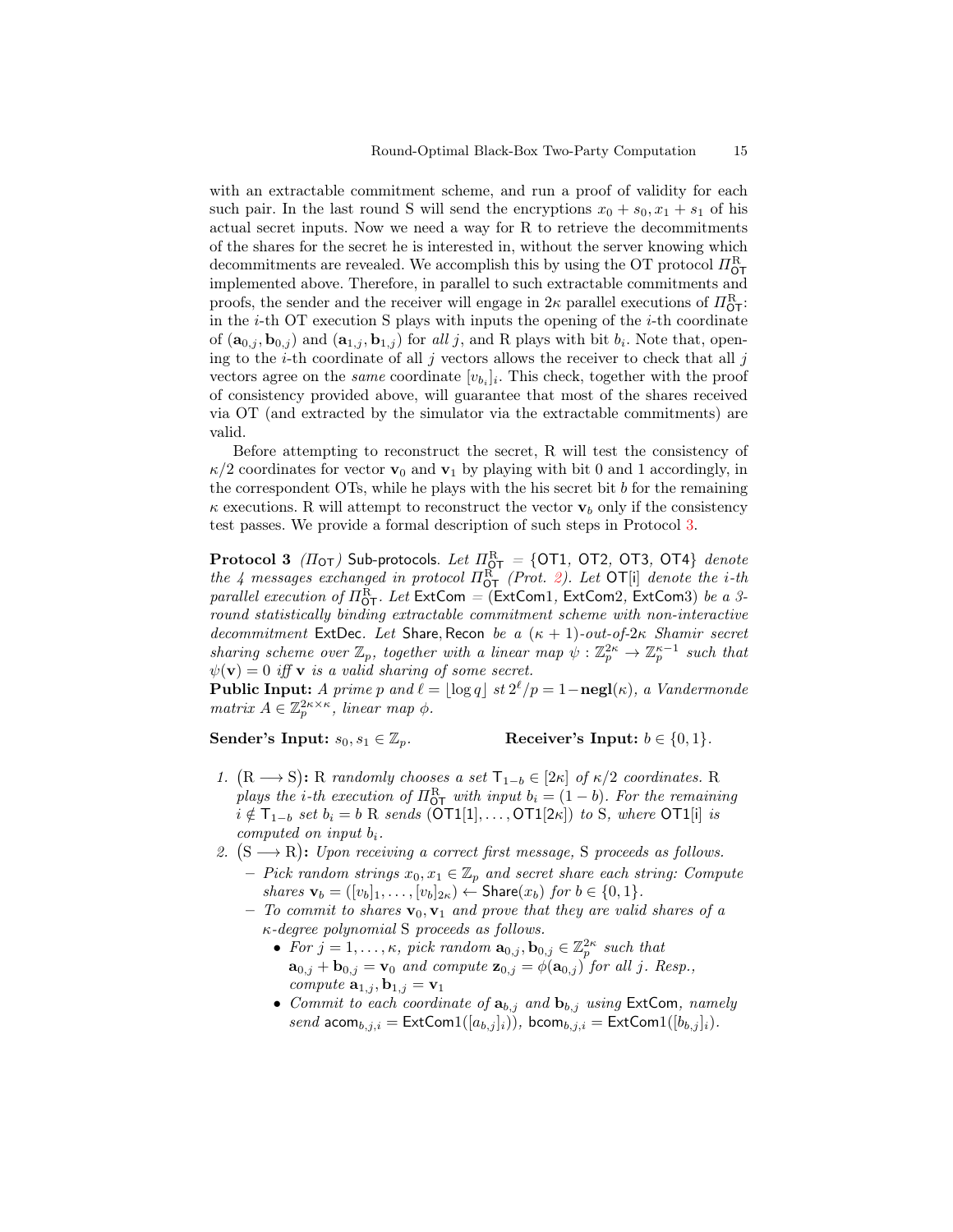S sends to R the messages  $(OT2[1], \ldots, OT2[2\kappa]),$  ${\sf ExtCom1}([a_{b,j}]_i), {\sf ExtCom1}([b_{b,j}]_i)\}_{i\in 2\kappa}, \text{ and } \mathbf{z}_{b,j} \text{ for } b=0,1 \text{ and } j\in [\kappa].$ 

- 3.  $(R \rightarrow S)$ : R sends  $(OT3[1], \ldots, OT3[2\kappa])$ , the second message ExtCom2 for the extractable commitment, and a random challenge  $c_1, \ldots, c_{\kappa} \in \{0,1\}^{\kappa}$ .
- 4.  $(S \longrightarrow R)$ : S computes OT message OT4[i] using as inputs the *i*-th coordinate of all j vectors committed before. Specifically, in the i-th OT it uses decommitment to values  $(a_{0,j}]_i, [b_{0,j}]_i \, \forall j; \, (a_{1,j}]_i, b_{1,j}]_i \, \forall j.$ Additionally, for each j, S reveals vector  $\mathbf{a}_{0,i}, \mathbf{a}_{1,j}$  if  $c_j = 0$ ; or vectors  $\mathbf{b}_{0,i}, \mathbf{b}_{1,i}$  if  $c_i = 1$ ; and the messages for the third round of the extractable commitments, namely  $\{\textsf{ExtCom3}([a_{b,j}]_i), \{\textsf{ExtCom3}([b_{b,j}]_i)\}_{i\in 2\kappa, j\in \kappa}.$ Finally, S sends  $C_0 = s_0 \oplus x_0$  and  $C_1 = s_1 \oplus x_1$ .

Verification and Output: If the extractable commitments are all successfully completed, proceeds as follows.

- Check Validity of Shares. For  $j = 1, \ldots, \kappa$ , if  $c_j = 0$  check that  $\mathbf{z}_{0,j} = \phi(\mathbf{a}_{0,j})$  and  $\mathbf{z}_{1,j} = \phi(\mathbf{a}_{1,j})$ . Else, if  $c_j = 1$  check that  $\phi(\mathbf{b}_{0,j}) + \mathbf{z}_{0,j} = 0$  and  $\phi(\mathbf{b}_{1,j}) + \mathbf{z}_{0,j} = 1$ .
- Test Phase. R randomly chooses a set  $\mathsf{T}_b$  of  $\kappa/2$  coordinates in  $\{[2\kappa]/T_{1-b}\}$ . For each  $i \in T_{\sigma}$ , with  $\sigma \in \{0,1\}$ ; let  $[a_{\sigma,i}]_i$ ,  $[b_{\sigma,i}]_i$  be the coordinates obtained from the i-th OT. R checkes that, for all j, there exists a unique  $[v_{\sigma}]_i$  such that  $[a_{\sigma,j}]_i + [b_{\sigma,j}]_i = [v_{\sigma}]_i$ . If so,  $[v_{\sigma}]_i$  is then marked as consistent. If all shares obtained in this phase are consistent, R proceeds to the reconstruction phase. Else abort.
- Reconstruction Phase. For  $i \in \{2\kappa/|T_{1-b}\}\$ , if there exists a unique  $[v_b]_i$ such that  $[a_{b,j}]_i + [b_{b,j}]_i = [v_b]_i$ , mark share  $[v_b]_i$  as **consistent**. If R obtains less than  $\kappa + 1$  consistent shares, he aborts. Else, let  $[v_b]_{j_1}, \ldots, [v_b]_{j_{\kappa+1}}$  be any set of  $\kappa+1$  consistent shares. R computes  $x_b \leftarrow \text{Recon}([v_b]_{j_1}, \dots, [v_b]_{j_{\kappa+1}})$  and outputs  $s_b = C_b \oplus x_b$ .

### 3.3 Proof of security

In this section we provide the intuition behind the security of our constructions. The reader is referred to the full version for the complete proof.

Security of  $\Pi_{\text{OT}}^R$ . We start by proving that  $\Pi_{\text{OT}}^R$  is one-sided simulatable.

Indistinguishability against a malicious Sender. It follows from the hiding of the commitment scheme used by R to commit to the secret vectors  $\mathbf{r}^0$ ,  $\mathbf{r}^1$ . Indeed, the only difference between the transcript of a completed execution of  $\varPi_{\mathsf{OT}}^{\rm R}$  when R uses input bit  $b = 0$  and when R uses bit 1 is in the matrices that are computed equivocally. In turn, the equivocal matrix differs from a binding matrix in that the sum of the rows of an equivocal  $\mathbf{M}^{i,b}$  leads to the vector of all permuted values in  $\mathbb{Z}_q$  while in a binding matrix the sum of the row of the *i*-th matrix corresponds to the vector  $\hat{\mathbf{r}}_i^b$ .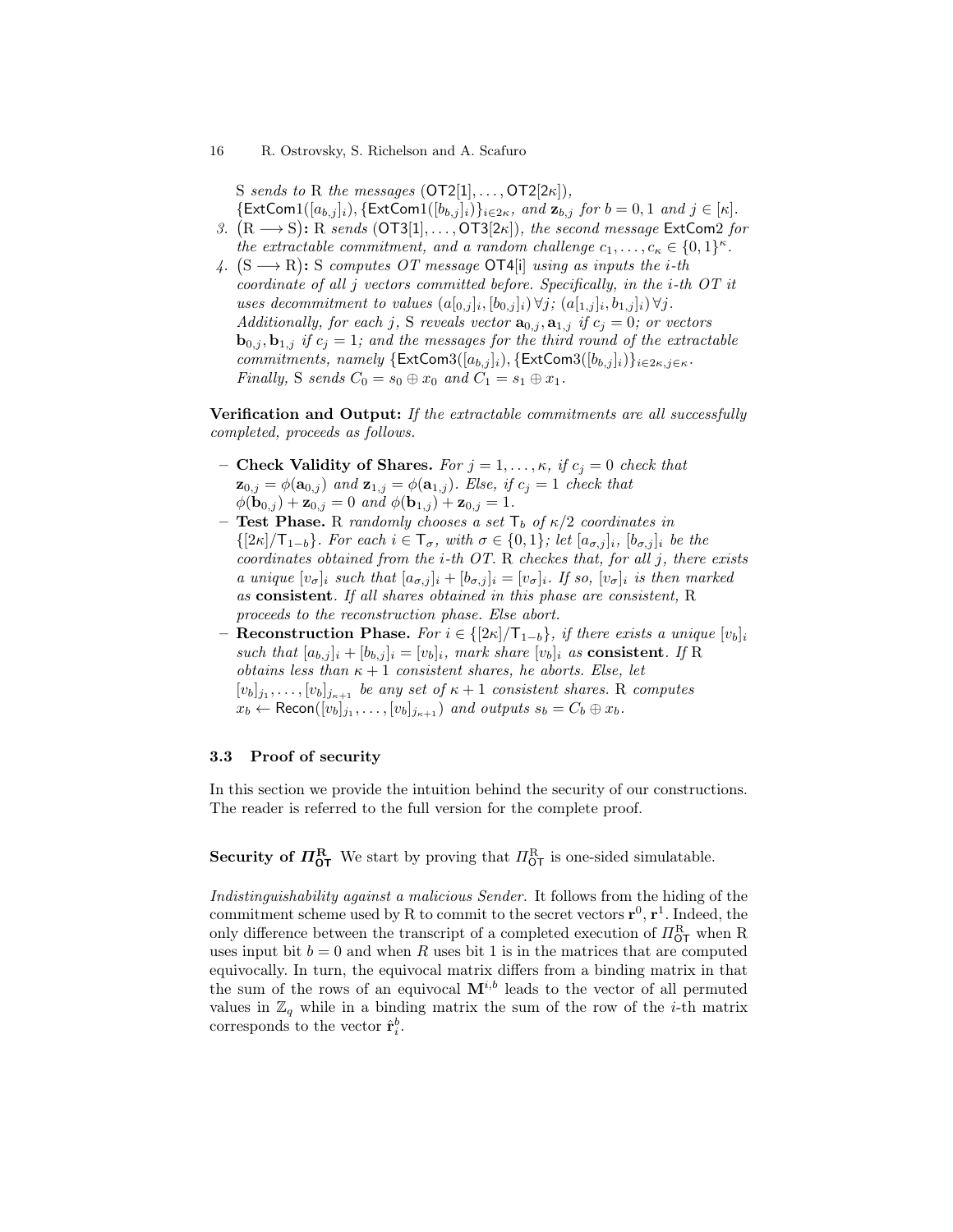Simulatability against a malicious Receiver. For the case of a malicious receiver, we build a simulator who rewinds S and extracts R's input bit from the coinflipping protocol. Note that when R's input bit is  $b$ , R commits equivocally to the matrices  $\mathbf{M}^{b,i}$ , and therefore cannot commit equivocally to the  $\mathbf{M}^{\bar{b},i}$ . It follows that when R is rewound and asked a new query, his decommitment from the  $\bar{b}$  matrices will be the same. In this way, our simulator can figure out R's input bit. It remains to show that a malicious R cannot gain some advantage by committing equivocally to some of the  $M^{0,i}$  and some of the  $M^{1,i}$ . This follows from the error-correction property guaranteed by the choice of the matrix A. A more detailed proof is provided in the full version.

Security of  $\Pi_{\text{OT}}$  We now sketch the main ideas behind the security of  $\Pi_{\text{OT}}$ . Correctness follows from the correctness of the underlying  $\Pi_{\text{OT}}^R$  protocol, the correctness of the statistically binding commitment scheme and the Shamir secret sharing scheme: the receiver will be able to retrieve more than  $\kappa + 1$  shares and reconstruct the key  $x_b$  that allows to decrypt  $s_b$ . We now analyze the security of the protocol in case either of the parties is corrupted.

Simulatability against malicious receiver. We show a PPT simulator that simulates the attack of the receiver in the ideal world as follows. Sim computes the messages of protocol  $\Pi_{\text{OT}}$  honestly till the third round, by committing to randomly selected  $x_0, x_1$ . In parallel, Sim extracts the bits played by  $\mathbb{R}^*$  in protocol  $\Pi_{\text{OT}}^{\text{R}}$  by running the simulator  $\text{Sim}_{\text{R}}^{\text{OT}}$  guaranteed by the one-sided simulatability property of  $\Pi_{\text{OT}}^R$ . Sim<sub>R</sub><sup>OT</sup> outputs the bits  $b_1, \ldots, b_{2\kappa}$  which are the selections made by  $R^*$  in the first 3 rounds of protocol  $\prod_{\sigma=1}^R$ . (Note that in  $\prod_{\sigma=1}^R$  the server commits to its input only in the fourth round, when the selection has already beed committed. However, this will not be a problem because in  $\Pi_{\text{OT}}$  the sender is still using its secret input only in the last round). If there are more than  $\kappa + 1$  bits pointing to the same bit b then Sim sends this bit to  $\mathcal{F}_{OT}$  and receives the string  $s_b$ . Otherwise it will just send a random bit and continue the simulation of the protocol with random values. In the last round the simulator uses  $\mathsf{Sim}^{\mathsf{OT}}_{\mathsf{R}}$  to complete the OT using in input the shares that were dictated by the bits  $b_1, \ldots, b_{2\kappa}$  and it obtains messages OT4[i] for  $i \in [2\kappa]$ . Finally, Sim completes the protocol by honestly computing message CPmsg3, but it prepares  $c_b = x_b \oplus s_b, c_{1-b} = r$ , where r is a randomly chosen string.

The indistinguishability of the simulation follows from the simulatability of the underlying OT, the security of Shamir secret sharing and the hiding of the underlying commitment scheme. We stress that in the proof we need to argue about the hiding of the unopened shares. Namely, we require to prove that the protocol satisfies a form of hiding in presence of selective opening attack. This is not a problem as our protocol is interactive and the positions that the receiver is choosing to open are fixed in advance before observing any commitment. This property allows us to prove indistinguishability by relying on standard hiding definition.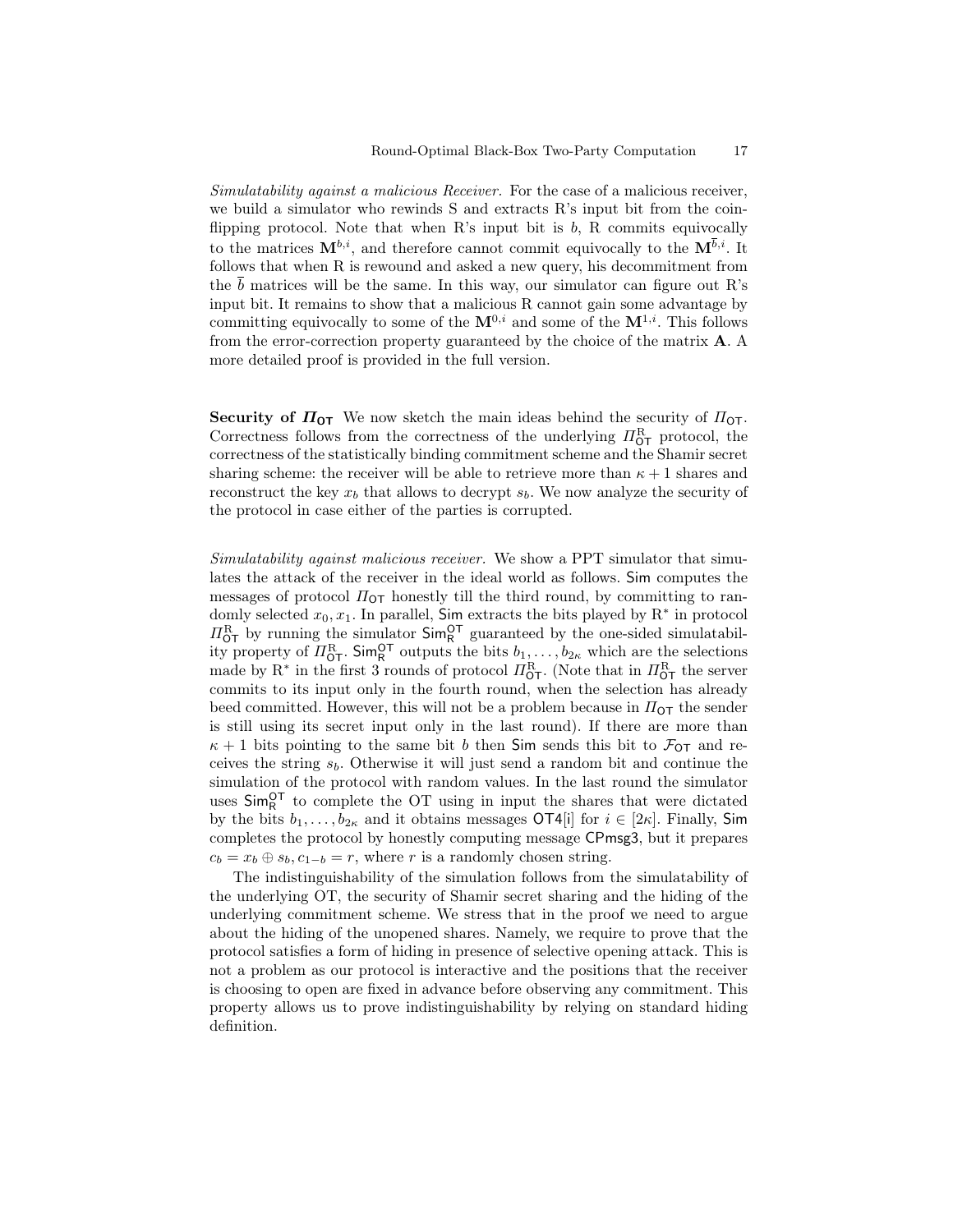Simulatability against malicious sender. We show a simulator that, having oracle access to the malicious sender  $S^*$ , extracts both inputs  $s_0, s_1$ . Sim runs as receiver in the  $\Pi_{\text{OT}}$  protocol by choosing sets  $\mathsf{T}_0$  and  $\mathsf{T}_1$ , and playing with a random bit in the remaining OT executions. Then, if the Test phase passes, Sim rewinds S<sup>\*</sup> to extract the vectors  $(a_{0,j}, b_{0,j})$  and  $(a_{01,j}, b_{1,j})$  from the extractable commitments. Due to the indistinguishability property of the underlying  $\pi_{\text{OT}}^R$ we have that any malicious sender cannot detect on which coordinates he will be tested. Therefore, if the test phase passes, then it holds that, for each bit, at least  $\kappa/2+1$  of the remaining OT were computed correctly for that bit. Due to the binding of the commitment scheme, to the correctness of Shamir's secret sharing, and the correctness of the proof of consistency of the shares, the values reconstructed from the shares extracted by the simulator in the extractable commitments correspond to the unique value that a honest receiver would have obtained from the shares retrieved via  $\pi_{\text{OT}}^R$ .

#### 3.4 Parallel OT

Protocol  $\Pi_{\text{OT}}$  can be used as a building block for constructing a protocol implementing the  $\mathcal{F}_{\text{OT}}^m$  functionality. The idea is to have the Sender S and the receiver R compute m executions of  $\Pi_{\text{OT}}$  in parallel, and accepting a round of communication if and only if all the m executions are computed correctly.

### 3.5 Round-optimal Secure Two-Party Computation

The non-interactive secure two-party protocol proposed in [\[12\]](#page-18-3) it is based on Yao [\[29\]](#page-19-2) garbled circuits and works in the OT-hybrid model. The main contribution of [\[12\]](#page-18-3) is to show an (asymptotically) more efficient black-box cut-and-choose for proving that a garbled circuit is computed correctly. The cut-and-choose is non-interactive in the OT-hybrid model. We can cast their construction to the simpler setting of stand-alone two-party computation and replace the ideal calls to the OT with our parallel OT  $\Pi_{\text{OT}}^m$ .

### 4 Acknowledgments

We thank the anonymous reviewers for helpful comments. Work supported in part by NSF grants 09165174, 1065276, 1118126 and 1136174, US-Israel BSF grant 2008411, OKAWA Foundation Research Award, IBM Faculty Research Award, Xerox Faculty Research Award, B. John Garrick Foundation Award, Teradata Research Award, and Lockheed-Martin Corporation Research Award. This material is based upon work supported by the Defense Advanced Research Projects Agency through the U.S. Office of Naval Research under Contract N00014 -11 -1-0392. The views expressed are those of the author and do not reflect the official policy or position of the Department of Defense or the U.S. Government.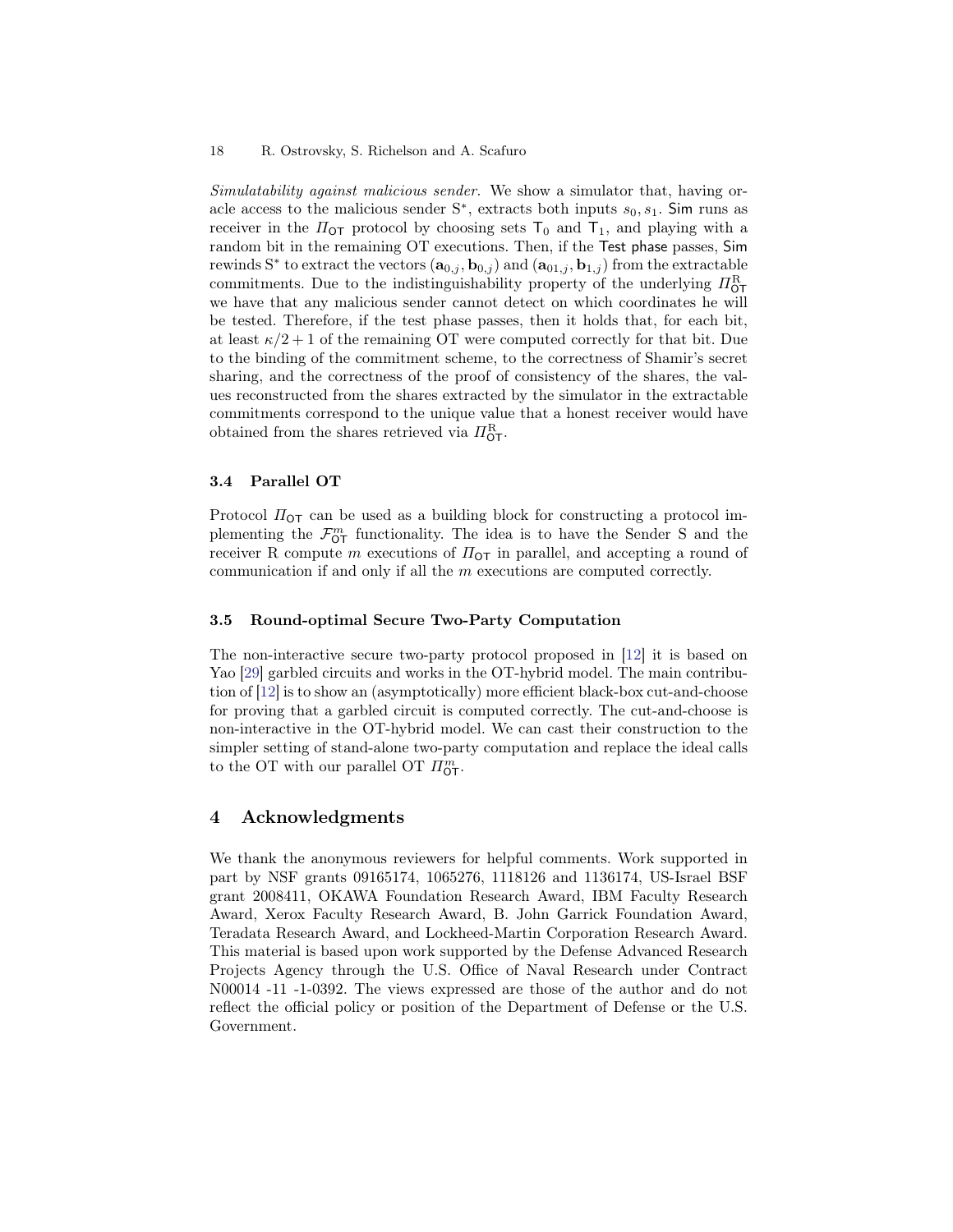### References

- <span id="page-18-2"></span>1. Choi, S.G., Dachman-Soled, D., Malkin, T., Wee, H.: Simple, Black-Box Constructions of Adaptively Secure Protocols. In: Theory of Cryptography, 6th Theory of Cryptography Conference, TCC 2009. pp. 387–402 (2009)
- <span id="page-18-6"></span>2. Cramer, R., Damgård, I., Schoenmakers, B.: Proofs of partial knowledge and simplified design of witness hiding protocols. In: Desmedt, Y. (ed.) Advances in Cryptology - CRYPTO '94, 14th Annual International Cryptology Conference, Santa Barbara, California, USA, August 21-25, 1994, Proceedings. Lecture Notes in Computer Science, vol. 839, pp. 174–187. Springer (1994), [http:](http://dx.doi.org/10.1007/3-540-48658-5_19) [//dx.doi.org/10.1007/3-540-48658-5\\_19](http://dx.doi.org/10.1007/3-540-48658-5_19)
- <span id="page-18-7"></span>3. Damgård, I., Ishai, Y.: Constant-round multiparty computation using a black-box pseudorandom generator. In: Shoup, V. (ed.) Advances in Cryptology - CRYPTO 2005: 25th Annual International Cryptology Conference, Santa Barbara, California, USA, August 14-18, 2005, Proceedings. Lecture Notes in Computer Science, vol. 3621, pp. 378–394. Springer (2005), [http://dx.doi.org/10.1007/11535218\\_23](http://dx.doi.org/10.1007/11535218_23)
- <span id="page-18-5"></span>4. Damgård, I., Scafuro, A.: Unconditionally secure and universally composable commitments from physical assumptions. In: Sako, K., Sarkar, P. (eds.) Advances in Cryptology - ASIACRYPT 2013 - 19th International Conference on the Theory and Application of Cryptology and Information Security, Bengaluru, India, December 1-5, 2013, Proceedings, Part II. Lecture Notes in Computer Science, vol. 8270, pp. 100–119. Springer (2013), [http://dx.doi.org/10.1007/978-3-642-42045-0\\_6](http://dx.doi.org/10.1007/978-3-642-42045-0_6)
- <span id="page-18-4"></span>5. Goldreich, O., Micali, S., Wigderson, A.: How to play any mental game or A completeness theorem for protocols with honest majority. In: Aho, A.V. (ed.) Proceedings of the 19th Annual ACM Symposium on Theory of Computing, 1987, New York, New York, USA. pp. 218–229. ACM (1987), [http://doi.acm.org/10.](http://doi.acm.org/10.1145/28395.28420) [1145/28395.28420](http://doi.acm.org/10.1145/28395.28420)
- <span id="page-18-8"></span>6. Goyal, V.: Constant Round Non-malleable Protocols Using One-way Functions. In: Proceedings of the 43rd Annual ACM Symposium on Theory of Computing. pp. 695–704. STOC '11, ACM (2011)
- <span id="page-18-9"></span>7. Goyal, V., Lee, C.K., Ostrovsky, R., Visconti, I.: Constructing non-malleable commitments: A black-box approach. In: FOCS. pp. 51–60. IEEE Computer Society (2012)
- <span id="page-18-10"></span>8. Goyal, V., Ostrovsky, R., Scafuro, A., Visconti, I.: Black-box non-black-box zero knowledge. In: Symposium on Theory of Computing, STOC 2014. pp. 515–524 (2014)
- <span id="page-18-1"></span>9. Haitner, I.: Semi-honest to malicious oblivious transfer - the black-box way. In: Theory of Cryptography, Fifth Theory of Cryptography Conference, TCC 2008, New York, USA, March 19-21, 2008. Lecture Notes in Computer Science, vol. 4948, pp. 412–426. Springer (2008)
- 10. Hazay, C., Lindell, Y.: Efficient Secure Two-Party Protocols Techniques and Constructions. Information Security and Cryptography, Springer (2010), [http:](http://dx.doi.org/10.1007/978-3-642-14303-8) [//dx.doi.org/10.1007/978-3-642-14303-8](http://dx.doi.org/10.1007/978-3-642-14303-8)
- <span id="page-18-0"></span>11. Ishai, Y., Kushilevitz, E., Lindell, Y., Petrank, E.: Black-box constructions for secure computation. In: Proceedings of the 38th Annual ACM Symposium on Theory of Computing. pp. 99–108. STOC '06 (2006)
- <span id="page-18-3"></span>12. Ishai, Y., Kushilevitz, E., Ostrovsky, R., Prabhakaran, M., Sahai, A.: Efficient noninteractive secure computation. In: Advances in Cryptology — Eurocrypt '11. pp. 406–425 (2011)